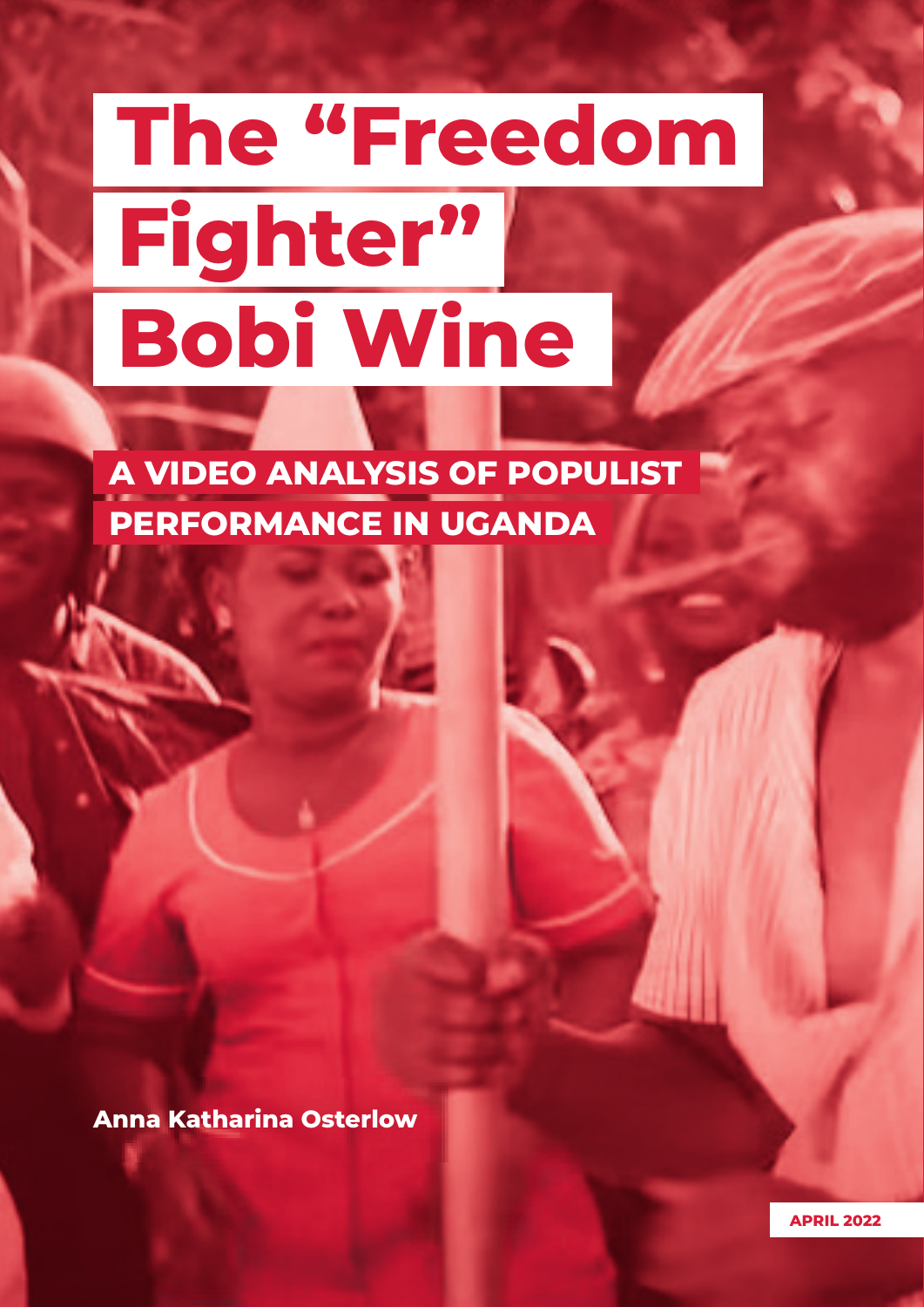#### **ABOUT THE AUTHOR**

**ACKNOWLEDGEMENTS**

Anna Katharina Osterlow is a Master's Degree Student of Global Studies at Leipzig University and University of Vienna.

This paper is published by the Governance in Conflict Network (GIC)

www.gicnetwork.be

Coordinator: Tomas van Acker Designer: Marie Wynants, achttien.eu

© Governance in Conflict Network, Ghent University, Belgium. 2022

#### insights and constructive input. I also would like to thank the anonymous reviewers for critically reading and commenting on earlier versions of this paper and Julian Kuttig for

giving me the impulse to publish it.

I am grateful to Sara Weschler for her useful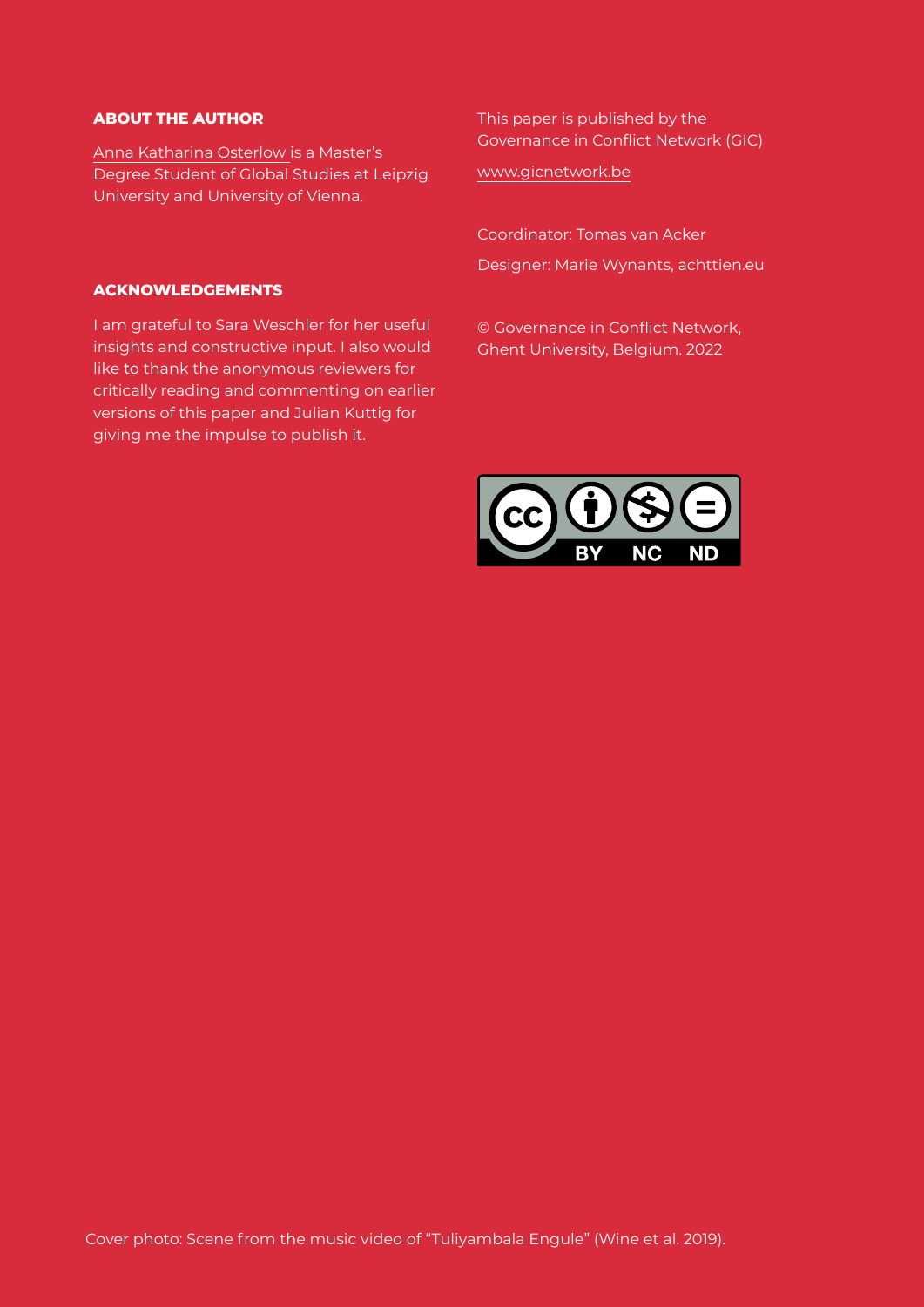## **The "Freedom Fighter" Bobi Wine**

### **A VIDEO ANALYSIS OF POPULIST PERFORMANCE IN UGANDA**

**Anna Katharina Osterlow**

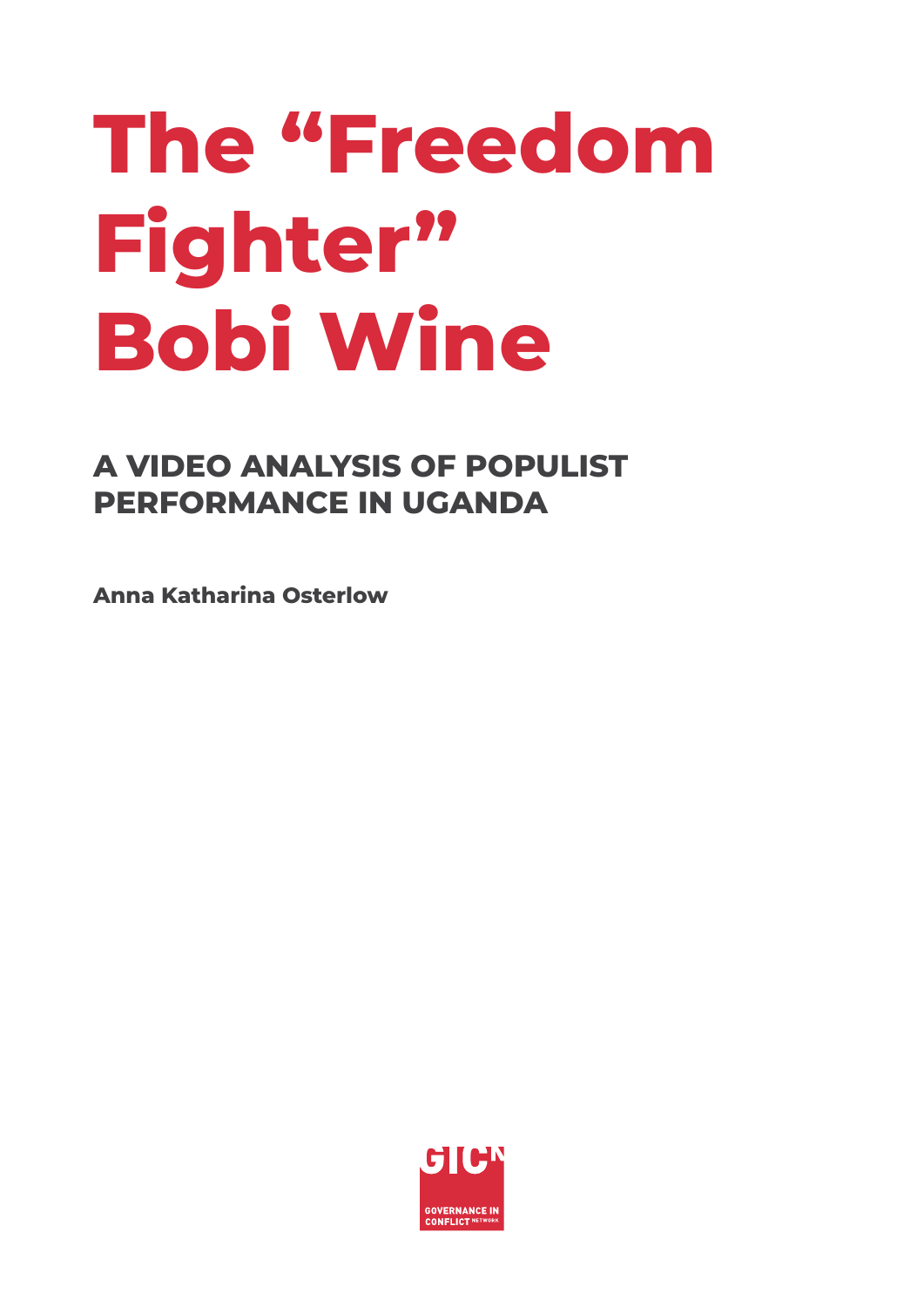### **Abstract**

This article examines the use of populist performance as a political strategy, by the Ugandan opposition leader Bobi Wine, through a video analysis of his campaign events, music videos, and speeches. By identifying the key recurring elements in his strategy, it is demonstrated how populism is manifested through performance. It is moreover examined how these elements are articulated through the use of performative tools and how the leader relates them strategically to the Ugandan context. Using the case of Wine as an example, it is thereby shown how populism can be conceptualized as performance against the background of popular culture and politics in Uganda and Africa more generally. The paper thereby contributes to theoretical discussions of populism and its forms in different places. On the basis of Wine's use of popular culture, the paper argues for a contextualized conceptualization of populism as performance. This perspective is found to overcome the conceptual problem of assigning populism to a normative or political classification and more broadly underlines the need to contextualize performative populism, so that it functions as an analytical lens.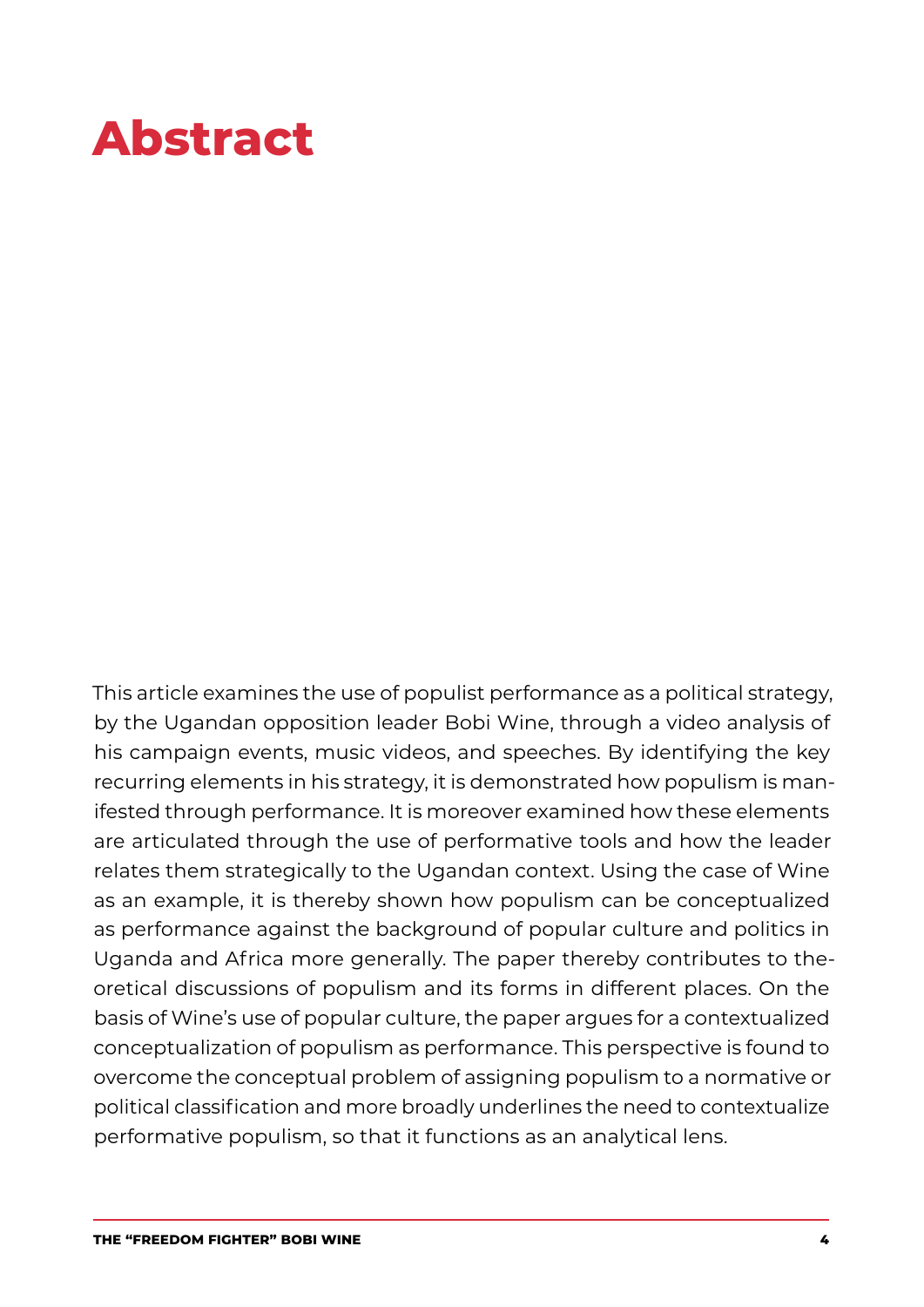### **Table of Contents**

| <b>INTRODUCTION</b>                                                                                                                         | 9                    |
|---------------------------------------------------------------------------------------------------------------------------------------------|----------------------|
| <b>DEFINING POPULISM AS PERFORMANCE</b>                                                                                                     | 12                   |
| Popular culture, media and politics in postcolonial East Africa<br>Analytical framework: populist performance                               | 13<br>16             |
| <b>RESEARCH CONTEXT: MUSIC INDUSTRY AND UGANDAN POLITICS</b>                                                                                | 18                   |
| <b>METHODOLOGY</b>                                                                                                                          | 20                   |
| <b>ANALYSIS: BOBI WINE'S POPULIST PERFORMANCE</b>                                                                                           | 23                   |
| The freedom fighter<br>Uniting the people of Uganda<br>The generational divide<br>Performance skills: creating a stage and generating moods | 23<br>27<br>29<br>30 |
| <b>CONCLUSION</b>                                                                                                                           | 33                   |
| <b>REFERENCES</b>                                                                                                                           | 35                   |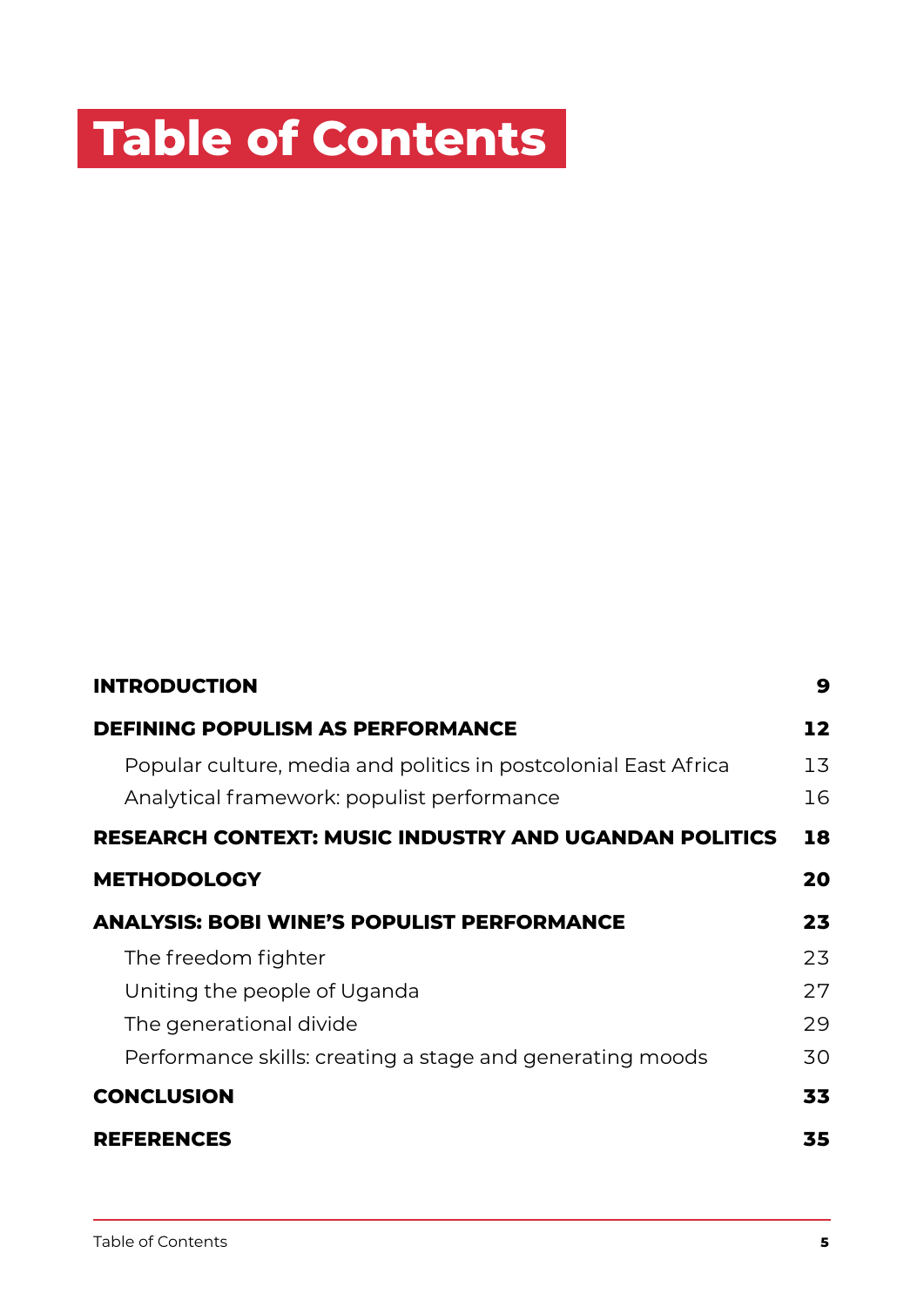### <span id="page-5-0"></span>**Introduction**

Uganda's January 2021 presidential elections introduced a new opposition candidate to the current head of state Yoweri Museveni, who had been in power for 35 years. Robert Kyagulanyi Ssentamu, also known by his stage name, Bobi Wine, challenged Museveni not only as a politician but also in his music videos and songs, in which he tackles social injustices and criticizes the president's long-time hold on power.

Wine's engagement in politics is, however, not recent. He participated in local politics and stood as a candidate in the 2017 by-elections in Kyadondo East Constituency, where he won over candidates from Museveni's ruling party (Muzee and Enaifoghe 2020: 196). But the singer and entertainer also addressed political grievances in his songs, long before running as a presidential candidate. To run against Museveni, he founded the People Power Movement and later organized the National Unity Platform (NUP) party. Nevertheless, Wine was said to have gained only 34.1 percent of the votes in last year's elections (Abrahamsen and Bareebe 2021: 102). Yet, these are explained as fraud, due to irregularities, the absence of independent election observers, and the general oppression of the opposition campaigns (ibid.).

Interestingly, Wine and his movement have been labelled "populist" by different sources (Nyombi 2019). While his political message has been labelled "generational populism" from an academic perspective (Melchiorre 2021), Museveni accused Wine in normative terms of being populist and a musician rather than a politician (Apollo 2021; Hilsum 2021).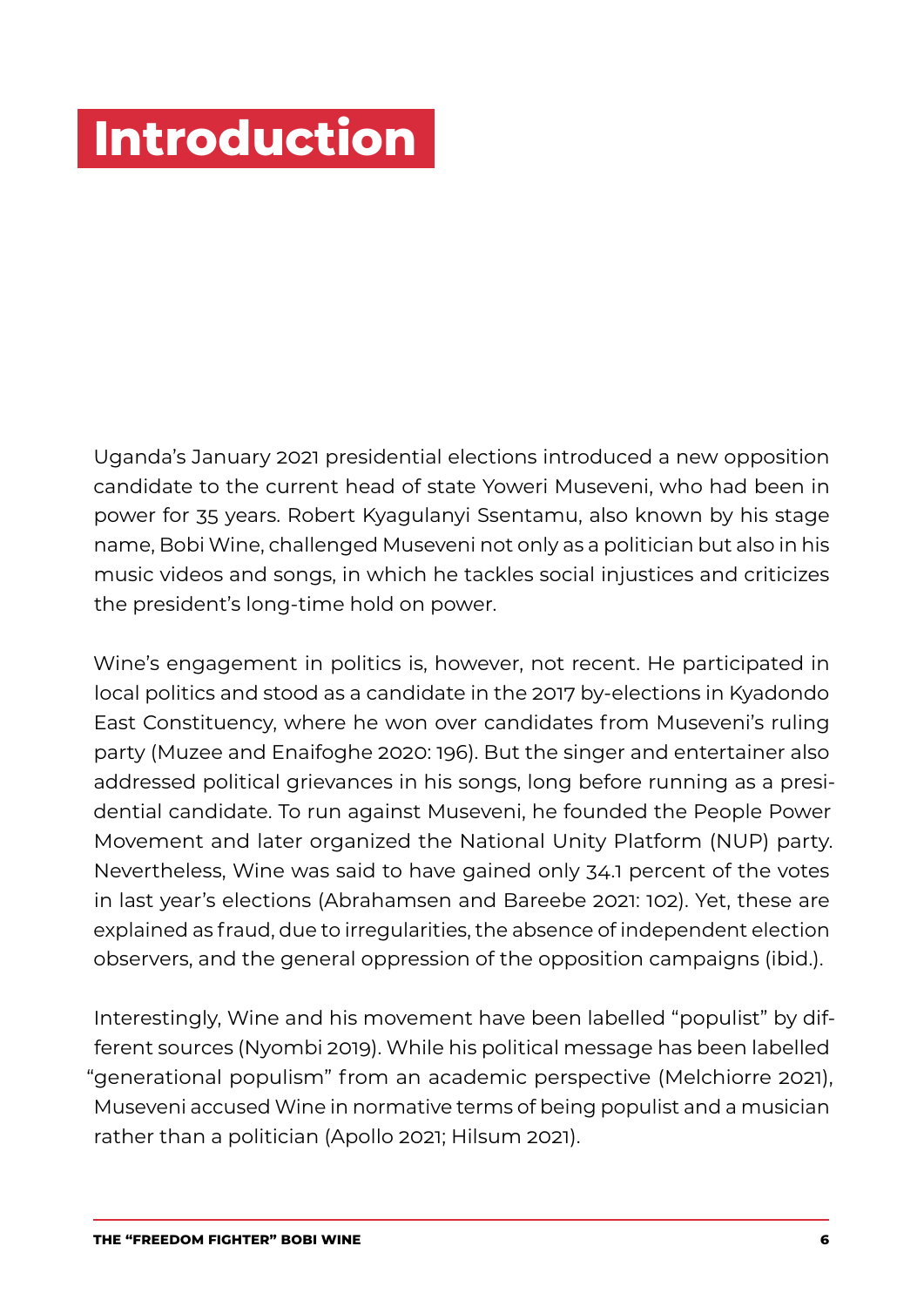According to Mutsvairo and Salgado (2021: 341), rather than just labelling different African leaders as populist, it is useful to identify key characteristics of populist strategies and how they are used to mobilize support, to develop a comprehensive analysis of how populism plays out in a specific context. This paper, therefore, takes up this point and argues that in the case of Wine, populism takes shape in the form of performance. Therefore, the following analysis draws on video material of the candidate's election campaigns, speeches, music, concerts and shows. The material is examined through an analytical framework of populist performance, developed in the theoretical section, to take into account the background of popular culture and politics in the country.

Thus, in the case of Uganda, the overlap of the entertainment industry and politics is especially visible in the rise of Wine's People Power Movement (Kiwuwa 2019: 25). With reference to Wine, music is described as "a tool for political propaganda and support" (ibid.). In line with this, it is commented that although "much of [Wine's] activism took place on the streets of Kampala or the Parliament floor, a great deal also unfolded *on stage*" (Anonymous 2019: 1, own emphasis added). Especially concerning young voters, Wine himself declares: "We [the People Power Party] have a following and music is (how) we get in touch with the people" (Wine in: Jennings 2019).

Although the literature on popular culture and politics in African countries is broad and populism in the form of "movements" similar to Wine's are underlined as new dynamics in African politics (Mutsvairo and Salgado 2021; Nyairo and Ogude 2005; Künzler and Reuster-Jahn 2012; Englert 2008a), there is still scant literature dealing with the concept of populist performance in Africa. At the same time, the vast body of literature debating the characteristics that define populism lacks contextualized discussions of populism as performance (Moffitt 2016; Mudde 2004; Pappas 2016). Consequently, this article aims to contribute on a theoretical level to the definitions of populism, by offering a conceptualization of populism as performance and the way performative populism plays out in the particular context of Uganda. Wine's political strategy serves therefore as an example of how populism can be explained as performance.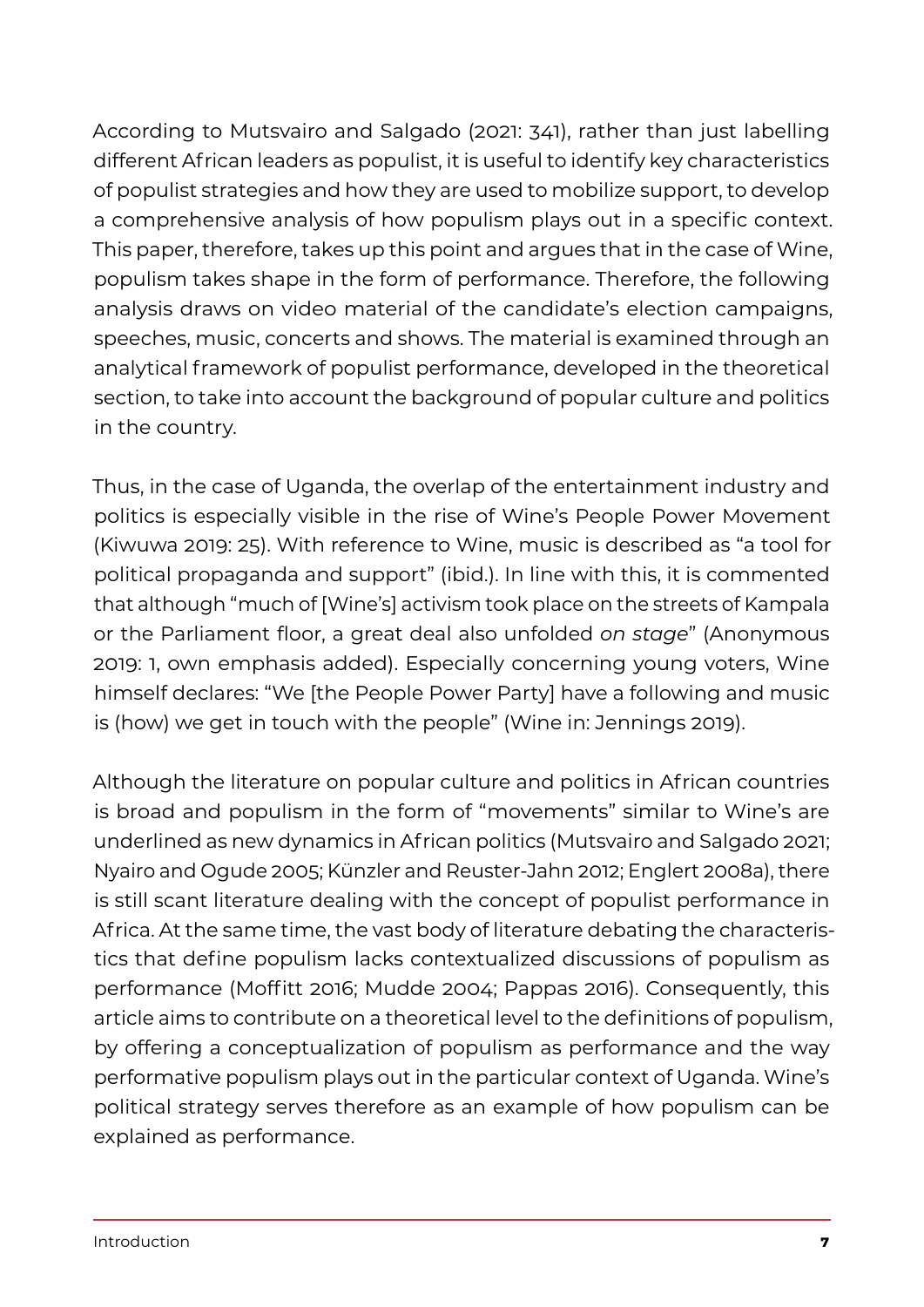The paper is divided into five sections, starting with the introduction. The following theoretical part carves out the elements of the concept of populist performance, which serve as guidelines for the analytical framework and contextualizes the meaning of the concept of performance and populism against an African background. Next, the research context in Uganda is briefly outlined, followed by an explanation of the methodology for the analysis. The analysis is divided into four parts, according to the most dominant populist elements of Wine's performance. The article closes with a conclusion, highlighting the usefulness of a conceptualization of populism as performance for the analysis of African politics.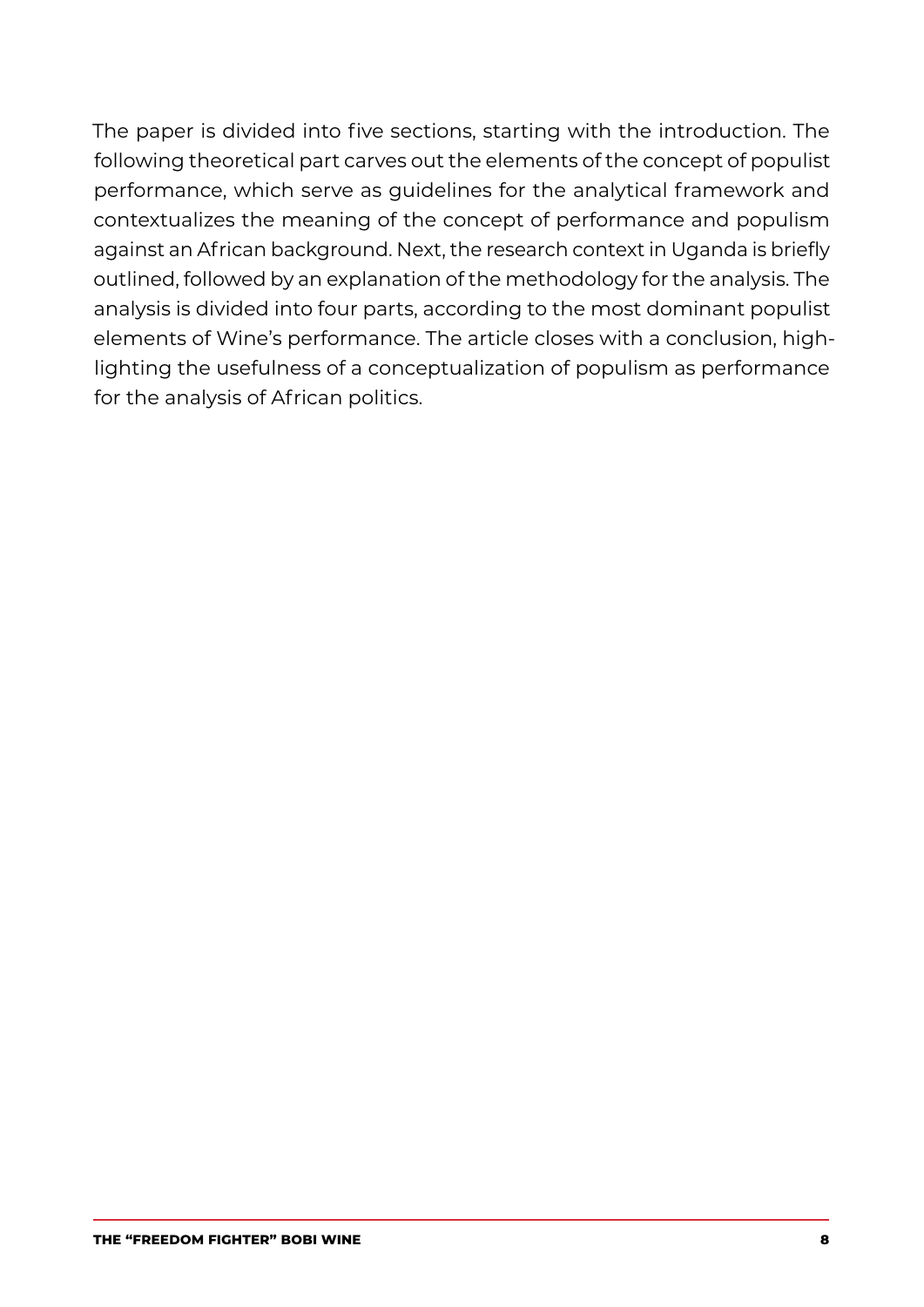## <span id="page-8-0"></span>**Defining populism as performance**

Populism has been on the rise in recent years, not only as a political phenomenon but also as a concept in academia, journalism, and media (Moffitt 2016; Mudde 2004: 541). At the same time, there seems to be no single coherent concept in literature which provides a definition of what populism constitutes (Pappas 2016). A narrow consensus exists that populism can take various forms and has different meanings and consequences relative to its context (Pappas 2016: 6; Resnick 2015: 317). The aim of this section is not to provide a full overview of the term's debate, but rather point out that populism needs to be contextualized, to function as a clear analytical framework for populist performance(Pappas 2016: 6).

Thus populism in an East African context might differ from its meaning in Latin America or Europe (Resnick 2015; Resnick 2017; Pappas 2016: 6). In this regard, an analytical focus on depersonalized institutions and political practices is criticized as a "Western" lens and thereby as "exclusion of what is there" (Strauss and O'Brien 2007: 2). Instead, by regarding performance as an important part and tool of populism, this paper carves out "what so often *is* present …: the politics of affect, emotion, and drama" (ibid.: 2). This article, therefore, argues for the usefulness of a perspective that identifies populism as acted out through performance, and presents Uganda as an example where populist performance plays a role for political mobilization.

The focus on styles and performances in politics is described as helpful for the analysis of contemporary forms of populism, as it "stresses embodied, symbolically mediated performance as a central element for understanding …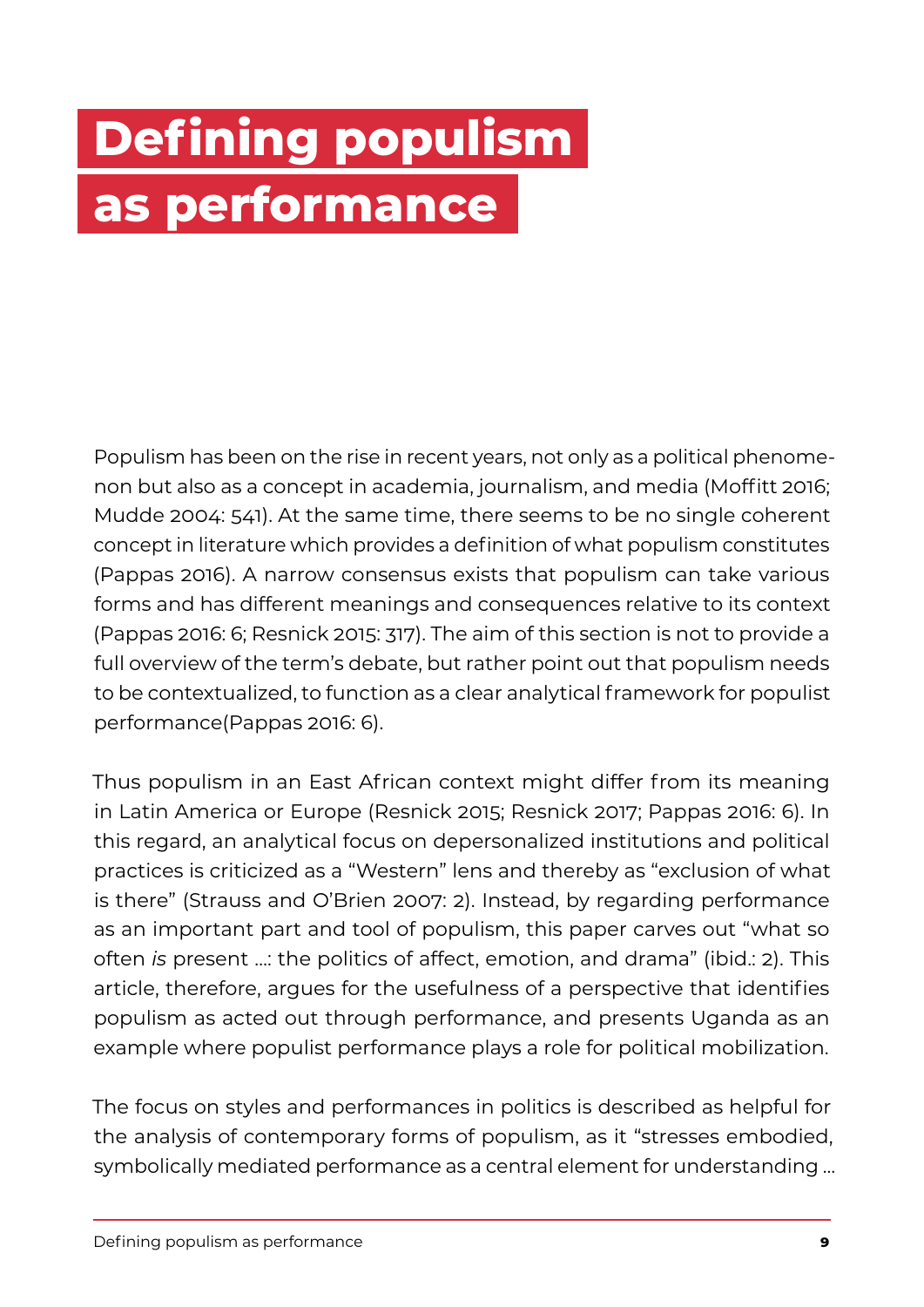<span id="page-9-0"></span>contemporary political phenomena" (Moffitt 2016: 4f.). In this regard, Benjamin Moffitt (ibid.: 38) highlights the advantage of seeing populism as performance in going beyond a rhetorical analysis including the broader aesthetic performance. According to Moffitt (ibid.: 43), this conceptualization further allows avoiding a strict binary of non-populist and populist or assigning populism to left or right on a political spectrum. Thus the danger of implicit normative views in the categorization of populism is avoided (Moffitt 2016: 44; Pappas 2016: 10), as populist performance is regarded as a political tool rather than specific political content. From this perspective, populist performance can be viewed in relation to the context on the ground.

#### **Popular culture, media and politics in postcolonial East Africa**

The focus on performance seems furthermore fruitful for this analysis in light of the various linkages between performance and politics that are found in many African countries. In the case of Tanzania or Kenya, for example, music and cultural politics are analyzed as parts of the performance of the country as a nation (Askew 2002; Englert 2008a: 11f.). Especially popular music is found to play an important role in the politics of many African countries, to mobilize support, criticize and motivate political participation (Künzler and Reuster-Jahn 2012; Englert 2008a; Nyairo and Ogude 2005; Reuster-Jahn 2008). Parallels can be found between Uganda, Kenya, Tanzania, and the Democratic Republic of the Congo where the music industry and actual politics influence each other (Englert 2008b; Englert 2008a; Schneidermann 2020; White 2008). What is common in this relationship is the use of popular music and concerts for party campaign rallies to mobilize support (Englert 2008a: 12; Schneidermann 2020; Reuster-Jahn 2008) but also the adaption of music production and song lyrics to gain political influence or support from the elites (White 2008; Reuster-Jahn 2008). In Tanzania, for example, the emergence of young politicians challenging the "old" system is related to the dynamic of young musicians and their music genres getting popular amongst Tanzanian youth (Englert 2008b). In Kenya, the song "Unbwogable" by the popular hip-hop duo Gidi Gidi Maji became an expression of freedom against the political elite and after censorship influenced the 2002 general elections (Nyairo and Ogude 2005). Not only in national politics but also on the local level, music, performance and the linkages to popular musicians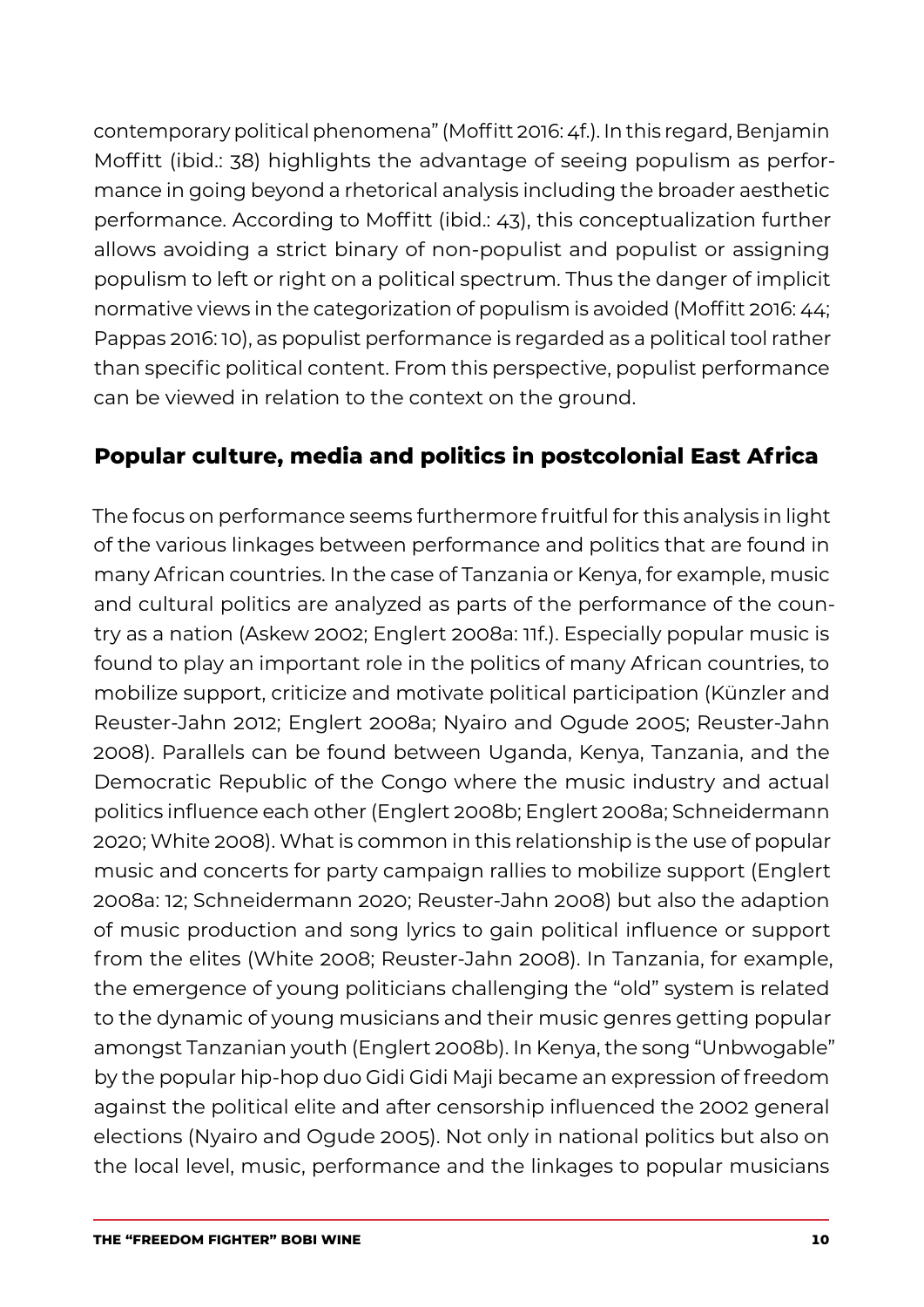are analyzed as decisive influence factors for political mobilization. Danson Kahyana (2021) shows how candidates' connections to the People Power Movement and the use of Wine's music defined the outcome of student council elections at the two major universities in Kampala. Moreover, social media and popular culture seem to offer more possibilities for opposition leaders, as their access to traditional media is limited in most African countries by long-time leaders (Mutsvairo and Salgado 2021, 342).

Performing populism by using music and popular culture also seems to present a "different tactic" (ibid.) to former types of populism in African countries. While the "first generation of populism" in Africa in the 1980s is associated mostly with anti-colonial politics, current manifestations of populism are regarded as a differentiation strategy to counter oppressive regimes (Mutsvairo and Salgado 2021: 341; Resnick 2017: 104). These "new" forms of populism emerge not through personalistic leaders alone but through the misrepresentation of people, especially the urban poor and youth (Resnick 2015: 318; Mutsvairo and Salgado 2021: 342). As with Wine's People Power Movement, the idea of anti-establishment movements against long-time regimes and of politics "from below" is brought into stronger focus (Mutsvairo and Salgado 2021: 342).

Historically, the anti-elitism and "us against them" divide of the former generation of populist leaders were directed against a post-independence elite and former colonial powers and often pursued a nationalist discourse based on the exclusion of certain groups (Melber 2018; Resnick 2017: 104; Mutsvairo and Salgado 2021). The use of state-owned media and political repression against any form of opposition marked these forms of populist strategies (Mutsvairo and Salgado 2021: 337). Despite the dictatorial tendencies of many African populist leaders, the claim to pursue the will of "the people" was equally a key feature that was linked to a specific political program (ibid.: 336).

Interestingly, Museveni, who is classified both as a first-generation populist leader (ibid.: 338), and "future" populist leader (Resnick 2017: 104), uses performative elements as part of his populism. Thus the framing of himself as an "ordinary farmer" who is near the people and his use of local proverbs build part of his strategy (ibid.). This suggests that performance was already a relevant aspect for political leaders in Uganda in the past.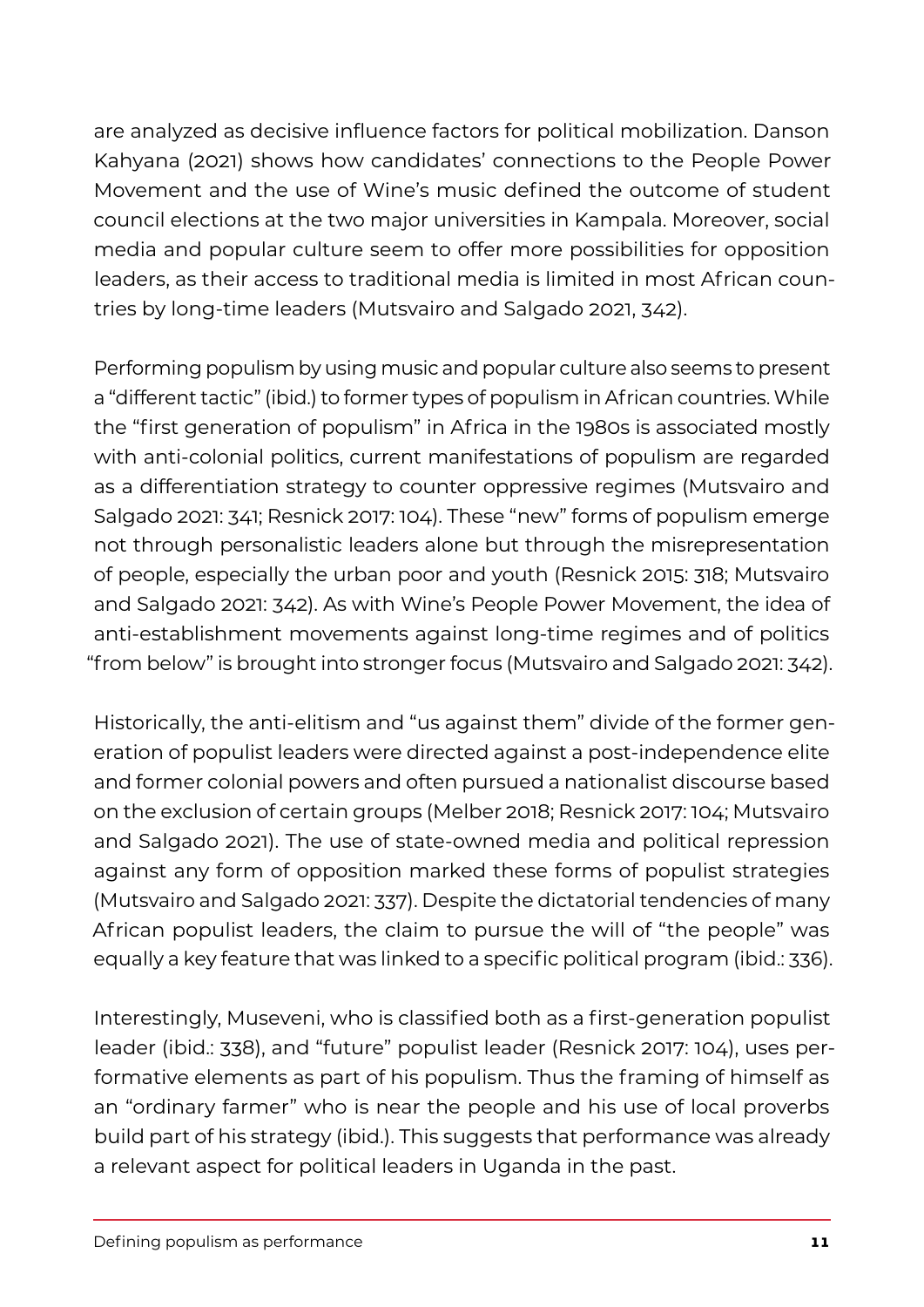Analyses of contemporary populism in African countries highlight the strategy of opposition parties: to mobilize the young urban poor through economic programmes that target topics relevant to this group, such as job creation (Resnick 2015; Resnick 2017). Linked to this, economic and demographic trends are analyzed to explain the success of populist leaders or movements. The rapid expansion of urban areas, along with the growth of the informal economy and increased job losses that affect especially the urban youth, are seen as factors contributing to the popularity of leaders who use this situation as a "window of opportunity" for their politics (Resnick 2015: 318). Further, "weak party structures, the low political sophistication of most voters, and pervasive inequalities" (Mutsvairo and Salgado 2021: 341) foster the success of populist movements, which channel the grievances and respond to those unsatisfied with the situation (Resnick 2015: 323).

Apart from these trends, the contemporary dynamics where popular culture and music are frequently employed as tools by opposition politicians open up a way to conceptualize populism as performance strategy. This conceptualization offers a perspective that goes beyond an analysis of socioeconomic dynamics and examines how the country's situation is picked up discursively by populist leaders as part of their performance. Further, more than defining common characteristics of populism, such as a rhetorical "us versus them" divide or anti-elitist discourse, the performance perspective looks at how common elements are used and related to a country's context. The characteristics of populist discourse might change over time in their political direction, or meaning, as, for example, anti-elitism in the African context changed from addressing former colonial powers to incumbent oppressive regimes. Moreover, the meaning of populist elements, like the claim to speak for "the people", might be specific to African countries, due to the multiplicity of ethnic groups and hence ambiguity of who is included in this category (Mutsvairo and Salgado 2021: 342). Thus the performance lens allows it to contextualize the meaning of certain populist elements and consider how dynamics on the ground become part of the populist message through music and culture. By using performance as a conceptual lens for this analysis, the role popular culture and music plays in African politics is considered.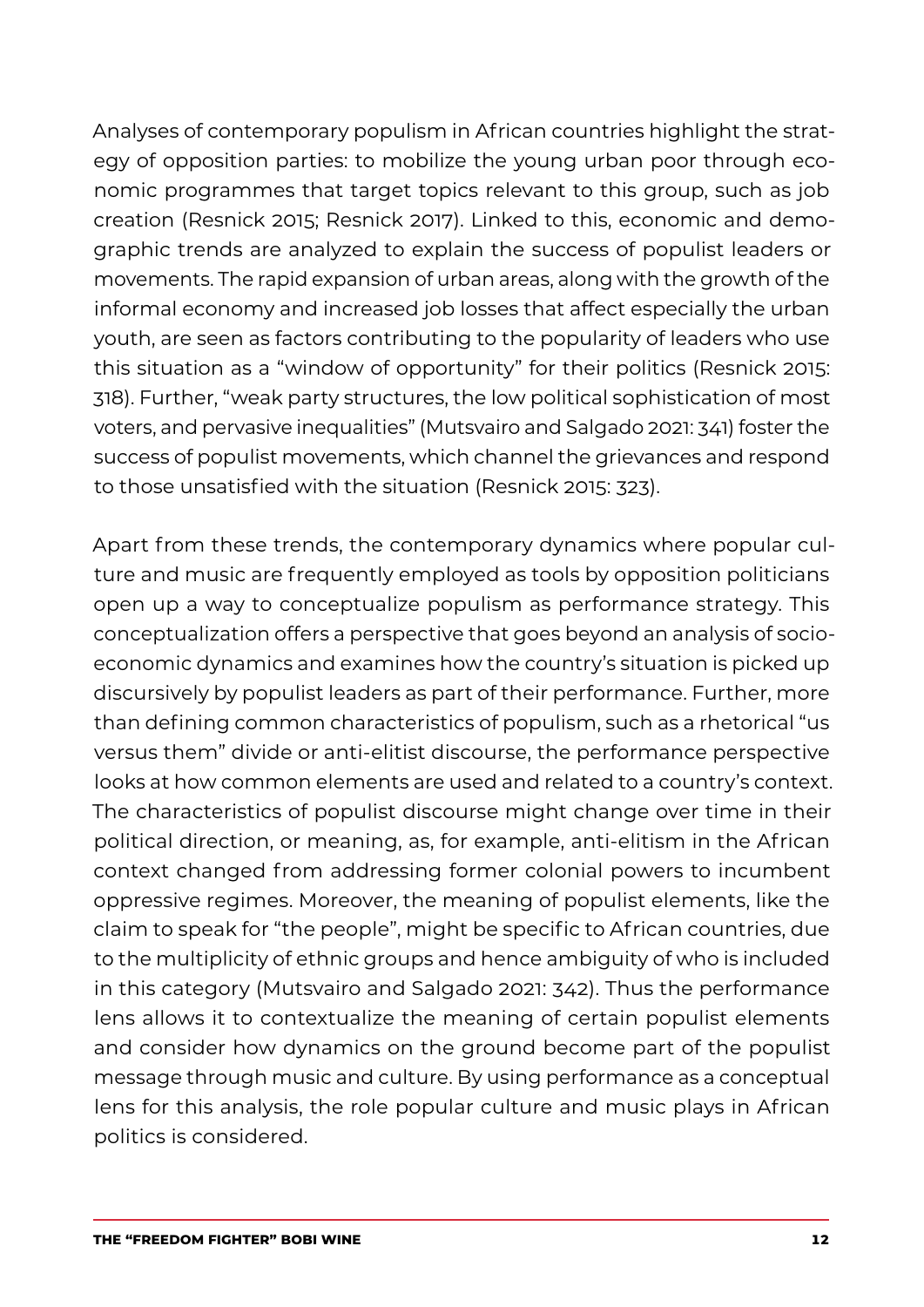#### <span id="page-12-0"></span>**Analytical framework: populist performance**

There are three key points or tools of populist performance which will be used as analytical guidelines. First, populist performance is defined as a means of communication, which includes a setting featuring a leader as the performer, an audience, and a stage (Strauss and O'Brien 2007: 2f.; Moffitt 2016: 4). There are different types of stages mentioned in the literature. Although not referring directly to populism, Strauss and O'Brien (ibid.) distinguish between trials, elections, and public space as settings for a stage. The latter two are relevant for the analysis, as Wine's engagement is considered against the background of the national elections and further to a large extent takes place through mobilizations in the public space. More broadly, media is identified as a platform that functions as a stage (Moffitt 2016: chap. 5). The types of stages are further related to modes of performance, which might be predictable or open-ended in their outcome (Strauss and O'Brien 2007: 3). Strauss and O'Brien (ibid.) therefore categorize performances with an openended outcome, which take place in the field of elections, manifestations, or planned events, as "theatre" and "individual performance".

Secondly, performance is articulated through a certain behaviour that entails various characteristics. One important point which is found in other populist concepts is the divide between two antagonistic sides: "the people" and their opposite (Moffitt 2016: 41). The leader thereby frames his or her person as representing "the people" (ibid.: 61f.) and more generally serves certain images of public representation or cultural images with which the public identifies (Hansen 2004: 27f.). Other features include the performance of "bad manners", which might also be formulated as "uncommon manners" in the political environment (Moffitt 2016: 41f.). Performances are furthermore based on "the use of a certain linguistic style or conceptual vocabulary, a certain way of dressing and acting in public" (Hansen 2004: 23).

The third key point refers to a repertoire of symbols repeated in the performative acts and which built the basis for representation and the communication of the political message (Baldwin-Philippi 2019: 393; Strauss and O'Brien 2007: 10). Moffitt (2016: 45f.) describes such a repertoire as a "populist toolbox", while Hansen (2004: 35) mentions "highly effective performative registers"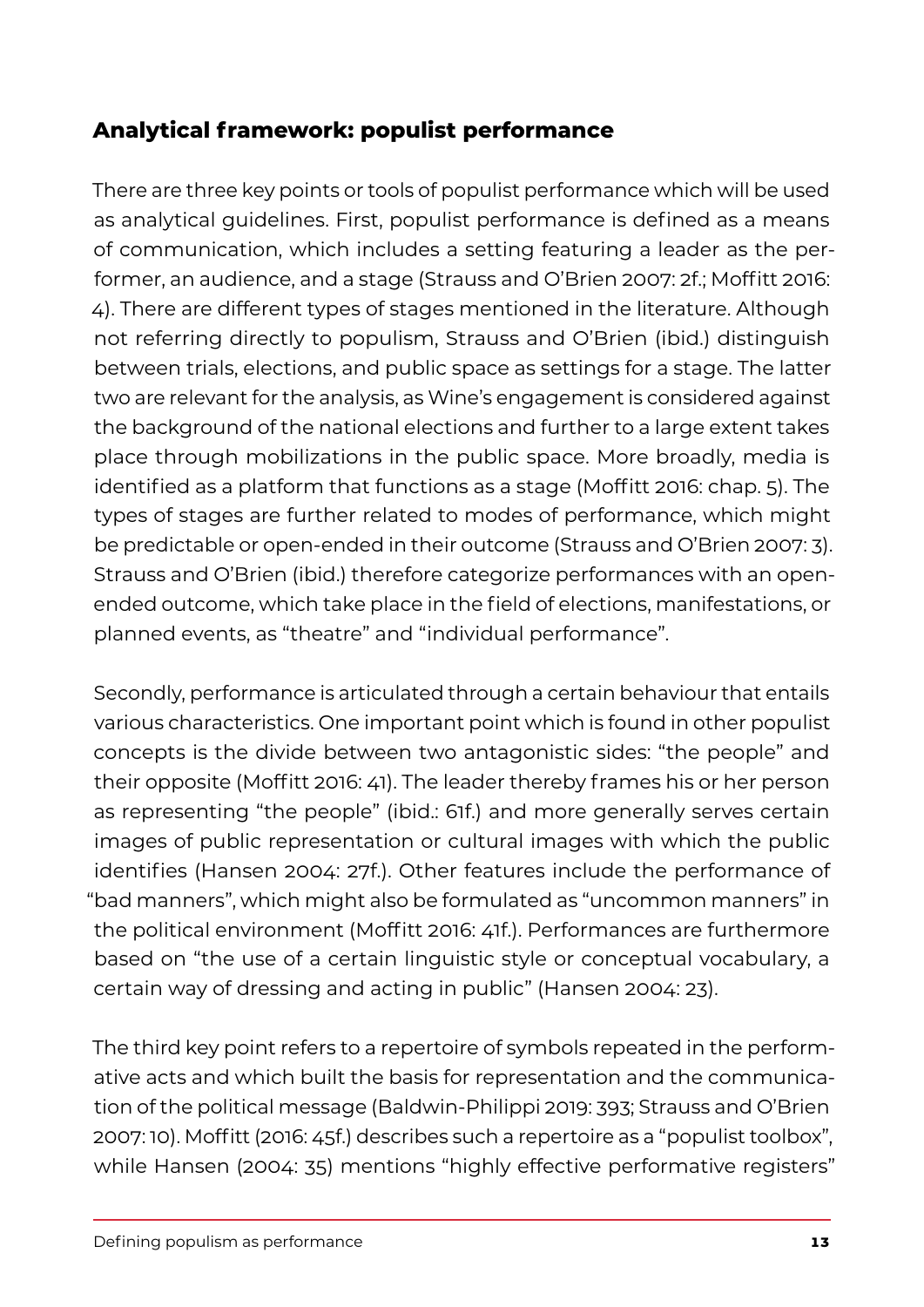which include festivals and other symbols of representation, and Mazzarella (2019: 53) talks about archives of experience. The performative registers are employed to articulate a political message through engaging emotions and generating moods in the performance (Hansen 2004: 23; Strauss and O'Brien 2007: 3). Moffitt (2016: 128) thus argues that "performance" constitutes a core characteristic of populism, as it secures the "populist actors' political survival".

Based on these three aspects, the analysis carves out how Wine performs populism and relates the elements of his performance to the sociocultural and historical background of Uganda to generate political support.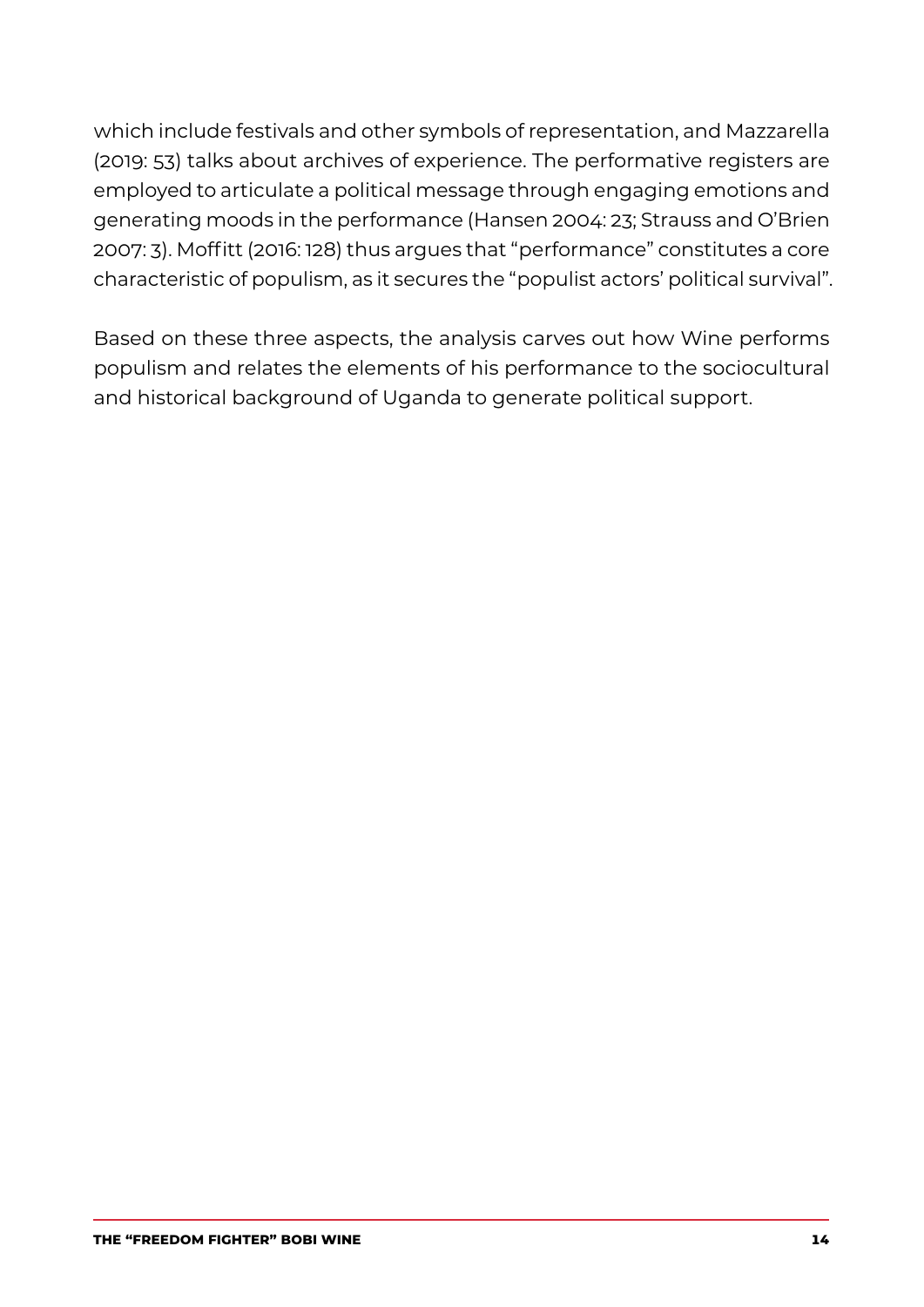## <span id="page-14-0"></span>**Research context: music industry and Ugandan politics**

Regarding the entrenchment of the music industry and African politics, Wine's background is of interest. Before engaging formally in politics, Wine was already known for his critical and anti-establishment music, produced by his successful entertainment company "Firebase Crew" (Schneidermann 2020, 8). One of Wine's elder brothers, Eddy Yawe, owns "Dream Studios", another popular music studio in Kampala (ibid.). But parts of Wine's family are also involved in formal politics. His eldest brother, Fred Nyanzi, was Local Councillor 1 for years and Wine made him national coordinator of People Power (ibid.; Nyangoma 2018). In 2011, Yawe ran for Parliament and Wine supported him by performing at his campaign events to mobilize poor youth in particular (Schneidermann 2020: 9). Wine's family also has older ties with Ugandan formal politics, reaching back to the grandfather, father and uncles who had various positions in the Democratic Party (ibid.). Resnick (2015: 341) highlights those backgrounds as a particularity of African populism, claiming that "unlike many Latin American leaders, African politicians who have employed a populist strategy rarely are genuine 'outsiders' to the established political structures they claim to oppose."

Wine is not the only musician exerting influence in politics through entertainment and music in Uganda. The country has a recent history of increased ties between the music industry and political mobilization. Nanna Schneidermann (ibid.: 5f.) cites a "rush towards politics" in the music industry in 2010 in Uganda, where musicians started giving election campaign concerts and shows or produced campaign songs for political parties with increasing frequency. The political elite noticed the power of entertainment to mobilize support, so that Museveni produced a rap song for his 2011 campaign (ibid.: 8).

Moreover, Wine's populist approach is not a completely new dynamic but fits into the larger context of decisions made by the opposition in Uganda to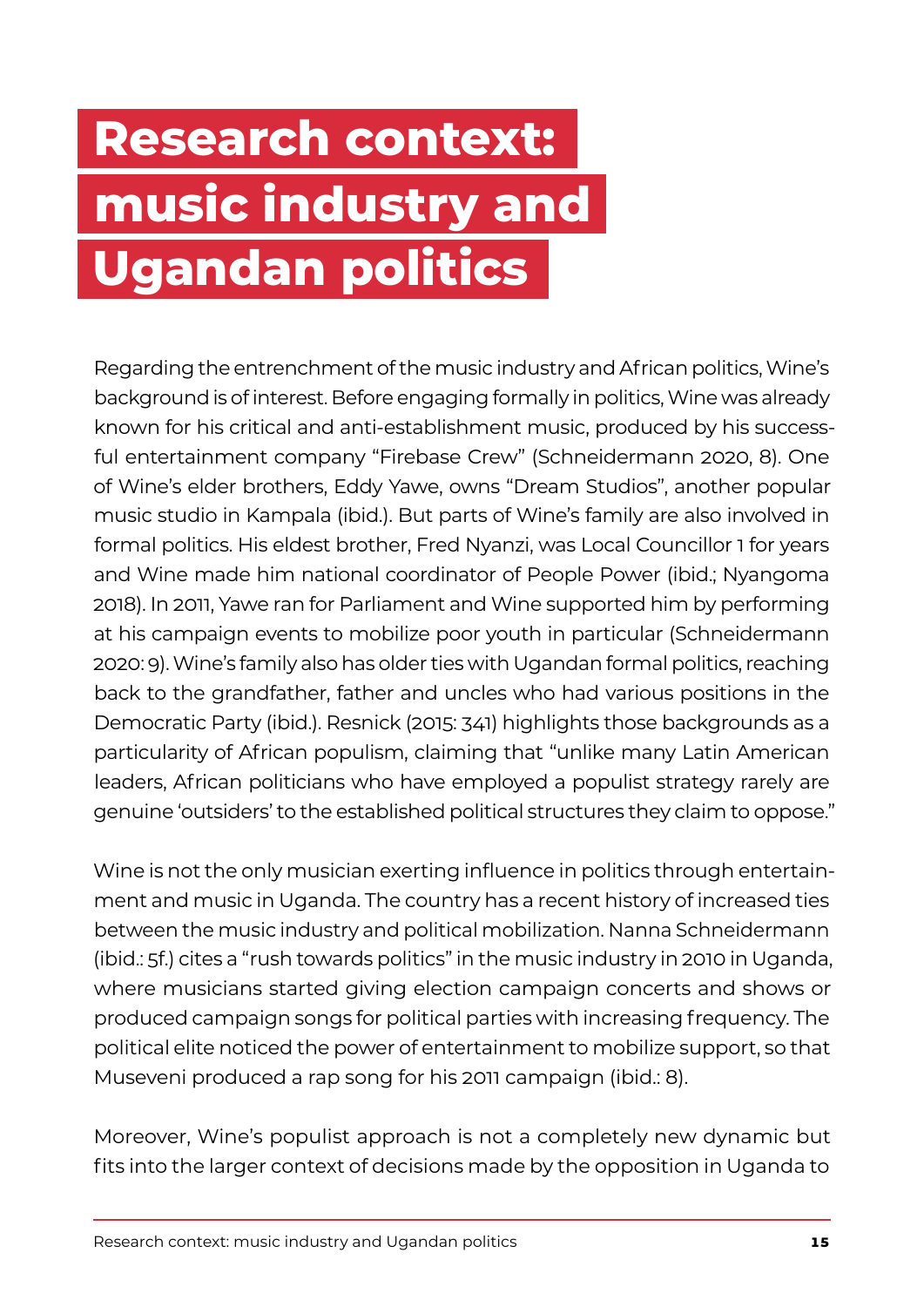challenge Museveni through "personalistic leadership" (Wilkins, Vokes, and Khisa 2021). This was once seen as the most promising tactic against the stigmatization and repression of the opposition by Museveni's regime (ibid.). Hence, parallels to Wine's predecessor Kizza Besigye's strategy are found in Wine's strategy of drawing media attention to the corruption of Museveni's NRM system (ibid.: 634). Furthermore, Besigye, who was the most popular opposition candidate in the four previous national elections, organized highly mediated public protests and even arranged a swearing-in ceremony for himself as the "People's President" (ibid.: 635). Wine's mobilization of media and protests is very similar. Besigye also used the constant repression he faced from the state's security forces to mobilize dissent towards the incumbent government (ibid.). The fact that both candidates also worked together, creating the United Forces for Change, underlines Wine's continuation of the opposition strategy (ibid.: 630, 638). Intense media attention, especially via Western academia and media, focused on Wine's approach as an unprecedented phenomenon, which Khisa (2021: 3) called a "Wine fetish".

Beyond that, the massive repression and violence by the government (Burke and Okiror 2021; Kiruga 2021; Anonymous 2018) form a crucial part of the political context that shape Wine's performance. In the 2016 elections, Wine mobilized opposition against the social media ban imposed by the government. In 2018 he was involved in the protests against the social media tax, which is explained as a measure against what Museveni termed "gossip" on YouTube and the like (Olewe 2018; Muzee and Enaifoghe 2020: 196). During the national elections, Wine's electoral campaign faced massive repression and the media reported violence by security forces against Wine supporters, including not only teargas and water cannons but often arrests, deadly attacks, and abductions (Kiruga 2021; Burke and Okiror 2021; Abrahamsen and Bareebe 2021: 93). Further claims are made that the opposition leader was tortured by government forces before arriving at a court hearing, where he was accused of illegal possession of firearms (Busari and Grinberg 2018). Additionally, campaigning (including digital campaigning) was highly restricted, with concerts and other events being prohibited, and the implementation of a revised Act on stage plays and public entertainment, later called "the Anti-Bobi Wine Act" on social media (Abrahamsen and Bareebe 2021: 92f.; Schneidermann 2020).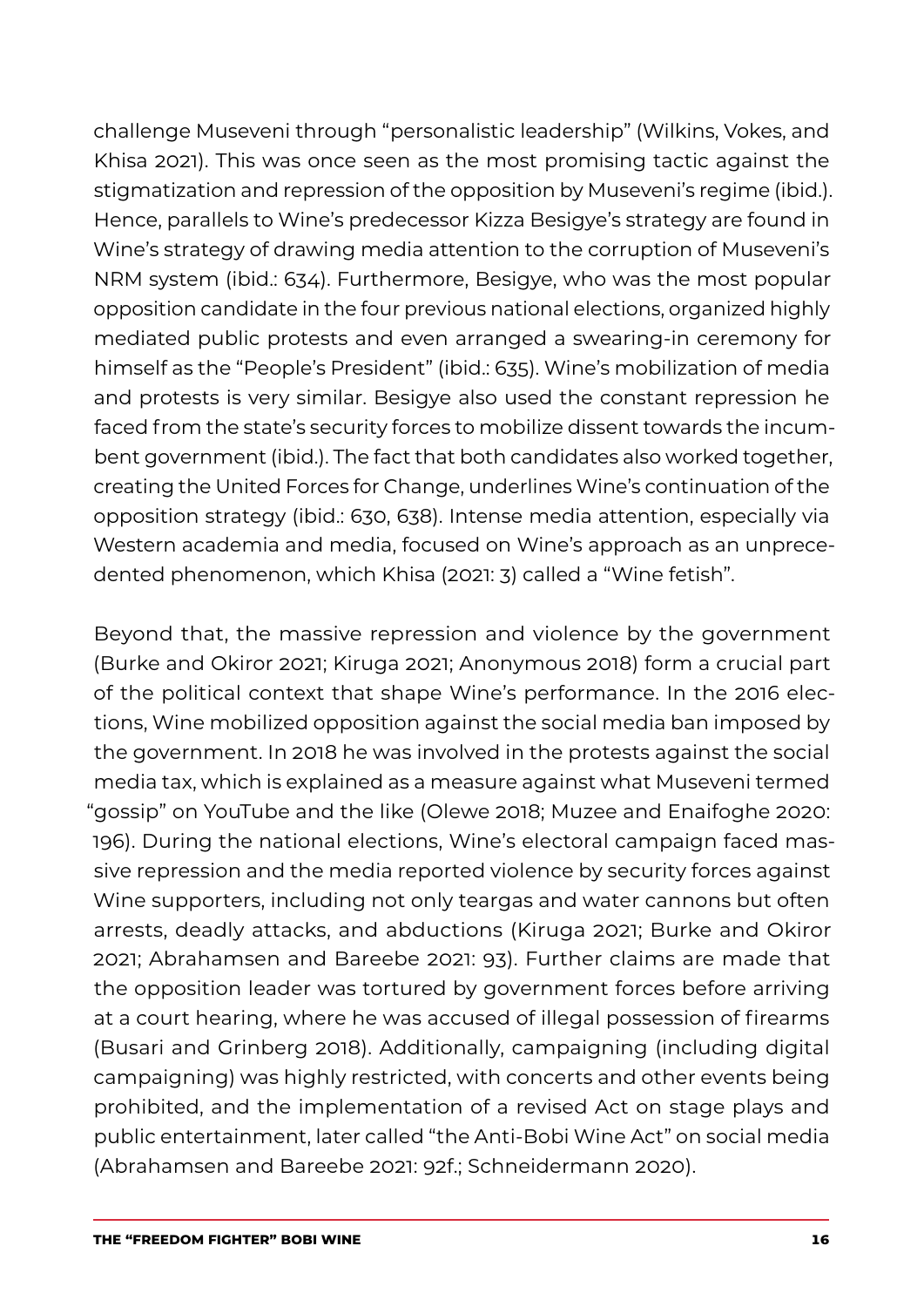### <span id="page-16-0"></span>**Methodology**

Although Wine's background plays certainly a decisive role regarding his ability to produce performative content, defining these linkages in detail is beyond the scope of this analysis. The focus here is on the performance itself, which elements are applied, and how popular culture is used to mobilize people. Therefore, the content and placement of Wine's music, videos and acting on stage is examined to show how populism is manifested through performance in Uganda. In other words, Wine's use of popular culture is analyzed to understand how, in the case of Uganda, populism is *performed*. This focus is limited in approaching the influence of economic or demographic factors, as in the above-discussed studies, on popular support for Wine. However, as performance and connections to the music and entertainment industry play a decisive role in rallying political support in Uganda and other African countries, instead of considering the economic proposals and party programmes of the "National Unity Platform", social media content is used as a basis for the analysis. Online platforms presented an important channel for Wine already in his previous campaigns and for opposition politics in general (Schneidermann 2020: 12; Wilkins, Vokes, and Khisa 2021). This limits the analysis to the performance itself. Nevertheless, local audiences are not only passive consumers but might influence how populist strategies are acted out by leaders (Nyairo and Ogude 2005: 229).

The selected material is comprised of song lyrics, music and election campaign videos, concerts, speeches and other events related to the elections. This also includes live streams published during that time and video collaborations with other musicians. These are complemented with online newspaper articles, interviews, and media reports about the campaigns (a list of the material is attached to the references). Thus the material encompasses a video playlist of Wine's electoral campaign around the country, containing 65 videos posted on the official YouTube channel of People Power. Further, it includes 21 videos, including five local media reports on public events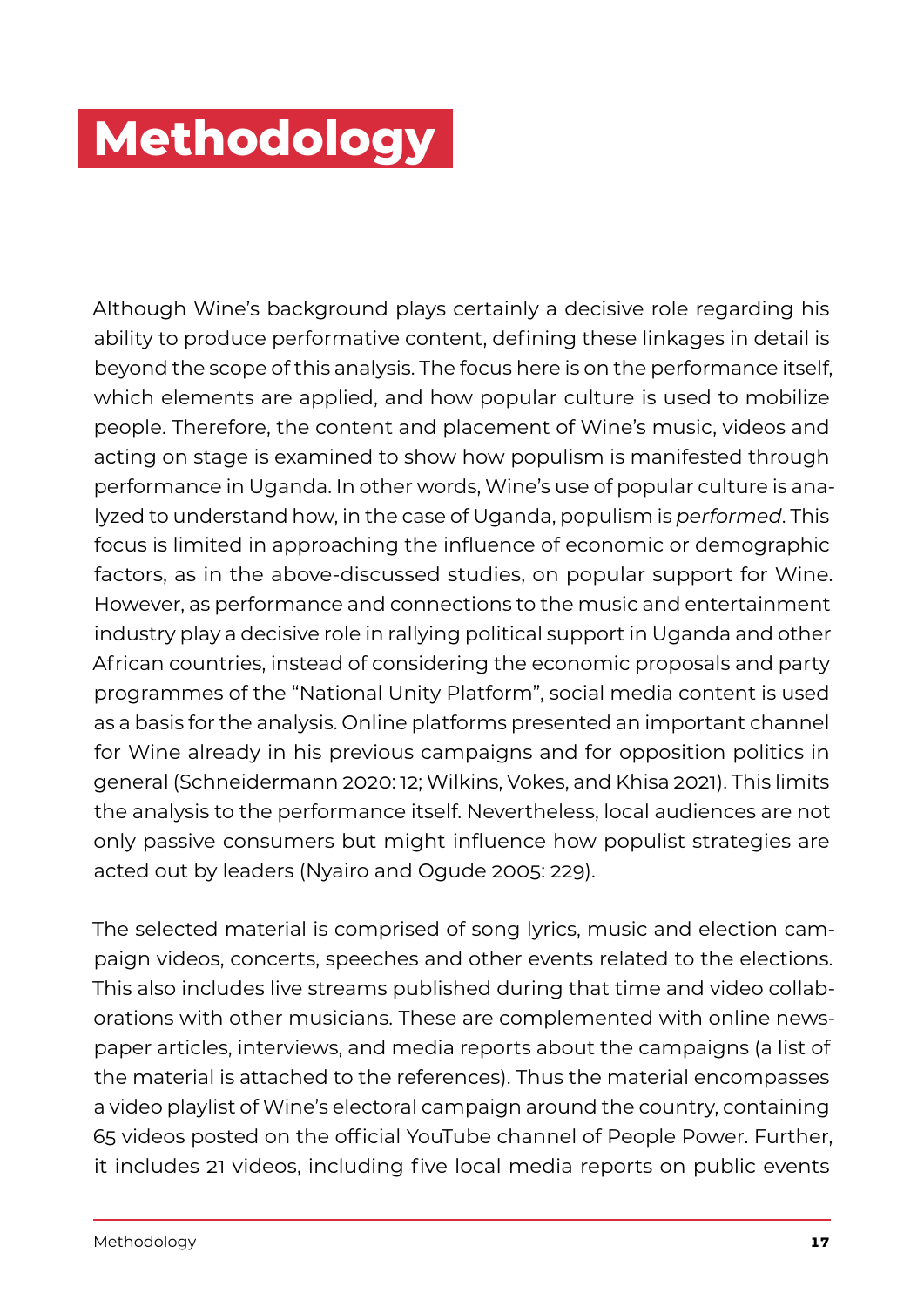staged by Wine, one interview in international media, six live streams and speeches, and nine songs and music videos. Of the music videos, the most popular from 2017 until 2021 were selected, which furthermore contained political lyrics. As some of Wine's songs were already "political" before he engaged in formal politics, two more popular songs, "Dembe", published at the time of the 2016 elections, and "Time Bomb", from 2015, were included. The videos from local media and the live streams were chosen because they reported on relevant electoral events which were widely commented on on social media, such as the restricted boxing day event or Wine's live stream under house arrest. These reports, in addition to the electoral campaigns and speeches, provide an impression of Wine's appearance on stage and the way he uses live performances, apart from his produced music videos. In total, around 30 hours of video material formed the basis for the performance analysis. The selection of the material was limited to online content and by the author's language, as only content in English or with an available translation could be assessed.

As this article adds to the conceptual understanding of populism as performance, as opposed to be an exercise in theory-testing, the analysis follows a bottom-up approach, inspired by Baldwin-Philippi's (2019: 379) analysis of digital platforms as populist tools and Van-Sterkenburg et al.'s (2010) method of media content analysis. It is therefore not based on a fixed operationalized concept of populism but aims to identify recurring patterns and elements (Baldwin-Philippi 2019: 379) and how these built a populist performance in the particular context of Uganda. Outlined in detail in the theory section, the performance is analyzed through three key aspects, considering the "stages/modes of performance", "behaviours" and "populist repertoires" that form it. Hence these three pillars serve as guidelines to examine the material, including rhetoric content as well as performative and aesthetic aspects. This was done in two steps, starting with a semi-open coding process based on a grounded theory approach to "explore and generate themes that recur in the text[s]" (Van Sterkenburg, Knoppers, and De Leeuw 2010: 832), in this case speeches, lyrics and videos (Baldwin-Philippi 2019: 379; Glaser and Strauss 1967). Derived from the three theoretical pillars, each video was examined according to the following descriptors: "recurring symbols", "Wine's dressing style", "vocabulary and phrases used", "setting of the event". The last refers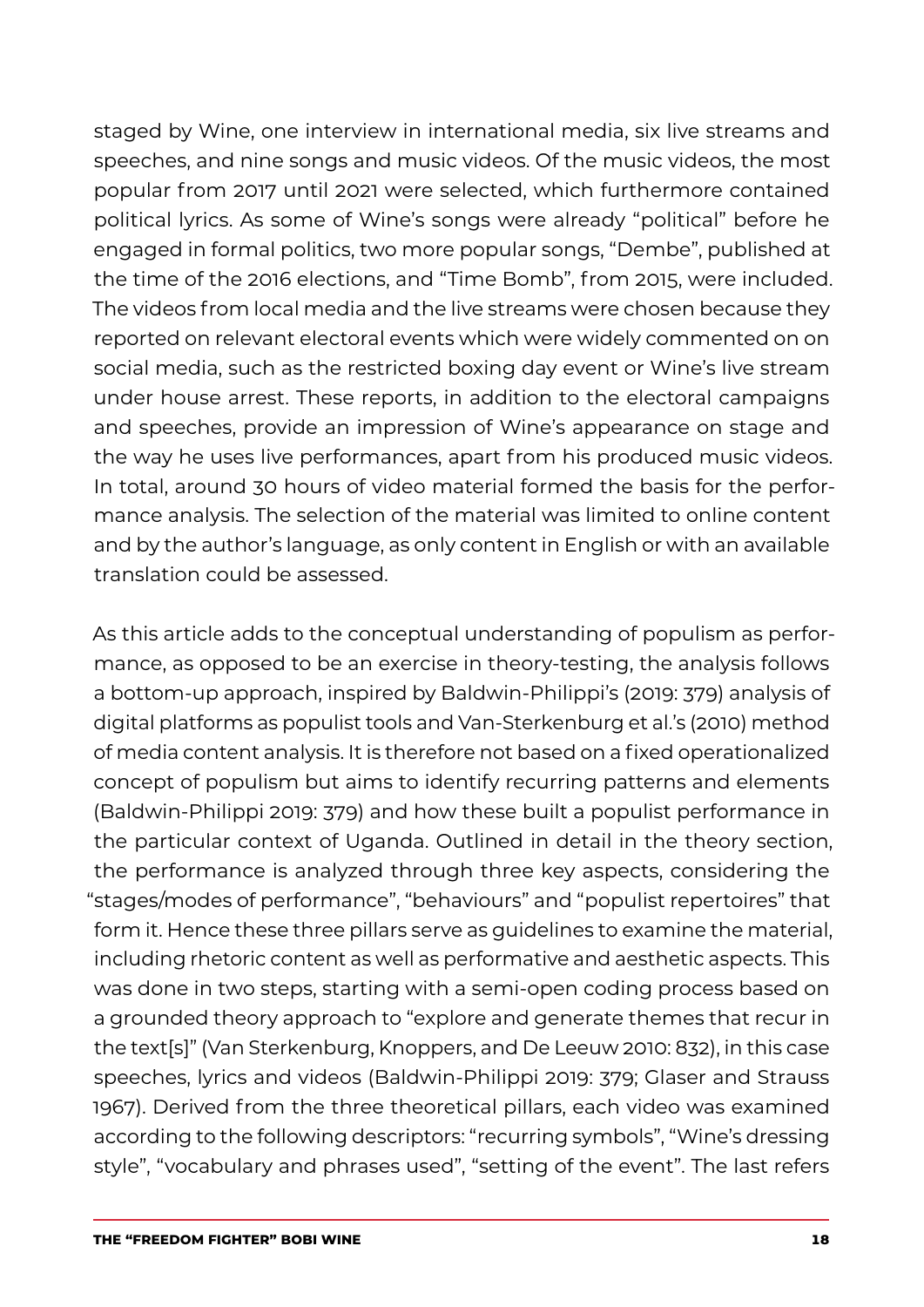to observations such as the type and mode of the performance, whether it was online and what atmosphere was created. This provided an overview of the populist elements and patterns which were repeated continuously. In a second step, coming back to the key aspects of performance, "stages", "behaviours" and "repertoires", these served to identify how the populist elements were articulated in a performative way. At the same time, it was analyzed how these elements relate to the national context (Van Sterkenburg, Knoppers, and De Leeuw 2010: 833). Thereby it was identified how Wine connects the populist elements to the cultural and political background of Uganda and uses performance as a political strategy.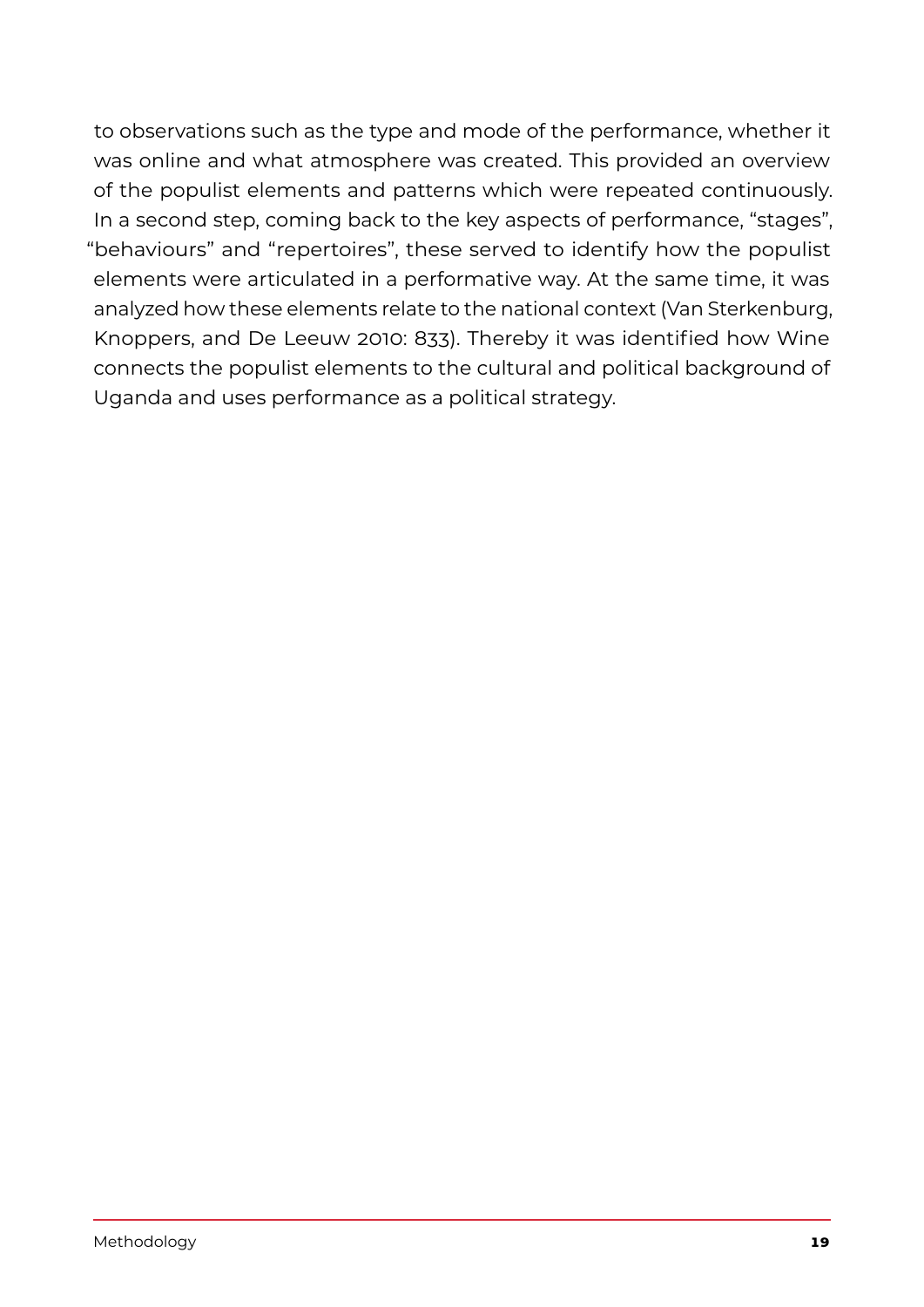### <span id="page-19-0"></span>**Analysis: Bobi Wine's populist performance**

The analysis is divided according to the four most recurring elements of Wine's performance. The first three, Wine as "freedom fighter", as "leader who unites Ugandans" and as "young politician from a new generation", form part of Wine's articulated, personal and political framing. The fourth element, the spontaneous creation of stages, refers to his performative skills, which are a crucial part of his strategy and explain how the situation for performance is actively created in public spaces and through social media. Based on the three key points of performance, discussed above, it is shown how the repeated main elements are acted out through the use of "stages", "behaviours" and "repertoires". Each section further discusses how the performative tools are applied in relation to the dynamics on the ground. Thereby it is shown how populism in Uganda is manifested through performance as a political strategy to gain support.

### **The freedom fighter**

The lyrics "we are fighting for freedom" of Wine's campaign song, declared by him as a "message to the government" (Wine 2017), are symbolic of the leader's message of a struggle for equality, against the oppression by the current government. This "fight for freedom" against the political repression of Museveni and his forces constitutes Wine's main framing, which he does not only communicate in his song lyrics but through performing the role of "the freedom fighter". In his campaign speeches, Wine asks his followers to "go to every village, go to every market", to spread his message and join him in "the mission for freedom" (People Power TV 2020). Thus Wine embodies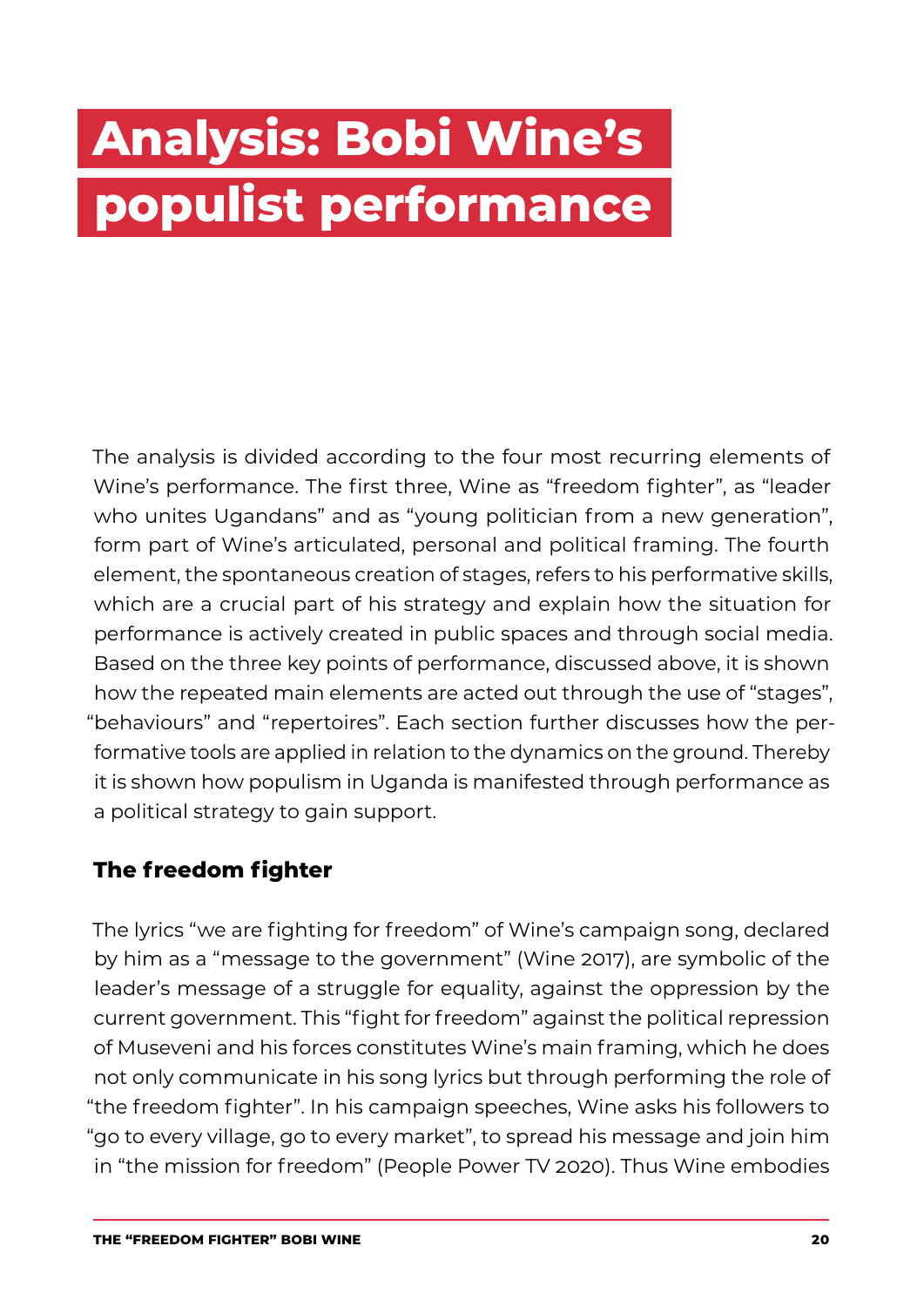the figure of the freedom fighter, telling the crowd: "I want you to be Bobi Wine" (ibid.), thus evoking a powerful symbolic picture of himself.

In his music videos, Wine relates his political activism to historical struggles against White or Western oppression, showing, for example, images of former African anticolonial activists such as Patrice Lumumba, and citing Nelson Mandela or American activist Malcolm X (Wine and Banton 2020). Also, he compares the current political situation as similar to "times of slave trade", and portrays Ugandans as Museveni's slaves, exploited by the government (Wine 2018, 2017). In relation to this, the figure of the freedom fighter is a strong cultural symbol in Uganda, as in other African countries (Mutsvairo and Salgado 2021) and is thus part of what Mazzarrella (2019: 53) terms "archive of experience". In this regard, Museveni himself was called a "freedom fighter", and is even acknowledged by Wine as a former "bush fighter" (Wine 2017), referring to Museveni's rise to power. This figure is hence taken up for the political message, as it represents a known symbol in Uganda, which brings with it a reputation that is acknowledged, especially among older generations (Abrahamsen and Bareebe 2021: 97).

Moreover, performing a fight for freedom is imbued with further urgency, considering the mentioned repression and violence by security forces towards Wine and his followers. In line with Besigye's previous strategy (Wilkins, Vokes, and Khisa 2021), Wine takes up this situation and makes it part of his performance as the freedom fighter. People Power channels and videos are constantly showing acts of violence by security forces against Wine, his team, or supporters of his movement. Against this oppression, he calls "the people of Uganda" to "wake up" and see "the truth", declaring that he has nothing to give his followers except "the truth" (Wine and Li 2020; People Power TV 2020; Wine 2018; Reuters 2021). Here again, Wine makes use of a known anti-state-violence message, which had already been used in previous Ugandan elections.

Against this background, the freedom-fighter performance is further communicated through elements of dress, which also form part of the "symbolic register" and underline the message of a "mission for freedom". In nearly every video and event, a "Thomas Sankara-style red beret" (Wilkins, Vokes,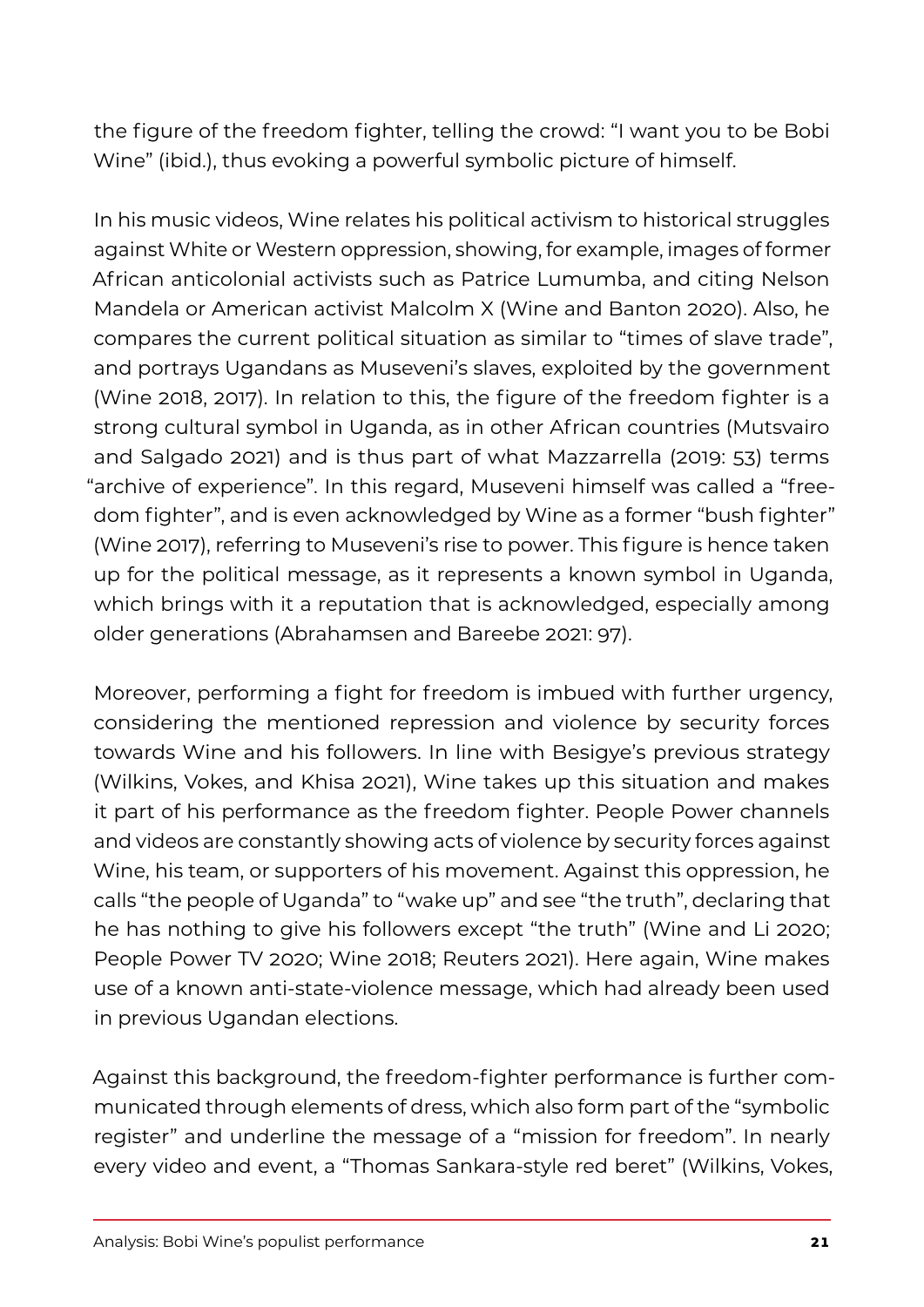and Khisa 2021: 637), a symbol for the fight, is part of the performance, via either Wine himself or his supporters wearing the beret. In the same way, Wine is often shown in a military-like red uniform, containing the Ugandan national flag. After the violent attacks against him, he started wearing a bulletproof vest and helmet when campaigning (People Power TV 2020). Videos of Wine wearing vest and helmet speak for themselves and again support his embodiment of the fighter against oppression, who risks his life to speak the truth. This is also highlighted by Wine often wearing shirts showing the photographs of imprisoned or killed supporters (Wine and Li 2020). His audiences are often wearing red shirts, producing powerful images, with "red crowds" applauding Wine, who stands on the roof of his campaign car. These events are moreover explained by Wine as "history in the making", while campaign commentators declare that "this is history before our eyes" (People Power TV 2020). The image of Wine talking to the masses and "making history" together with them highlights the importance of his appearance to his message.



Wine during his campaign in Arua in 2019.<sup>1</sup>

<sup>1</sup> Bobi Wine, 2019, [https://www.facebook.com/](https://www.facebook.com/photo/?fbid=10158292818793012&set=pcb.10158292838413012) [photo/?fbid=10158292818793012&set=pcb.10158292838413012.](https://www.facebook.com/photo/?fbid=10158292818793012&set=pcb.10158292838413012)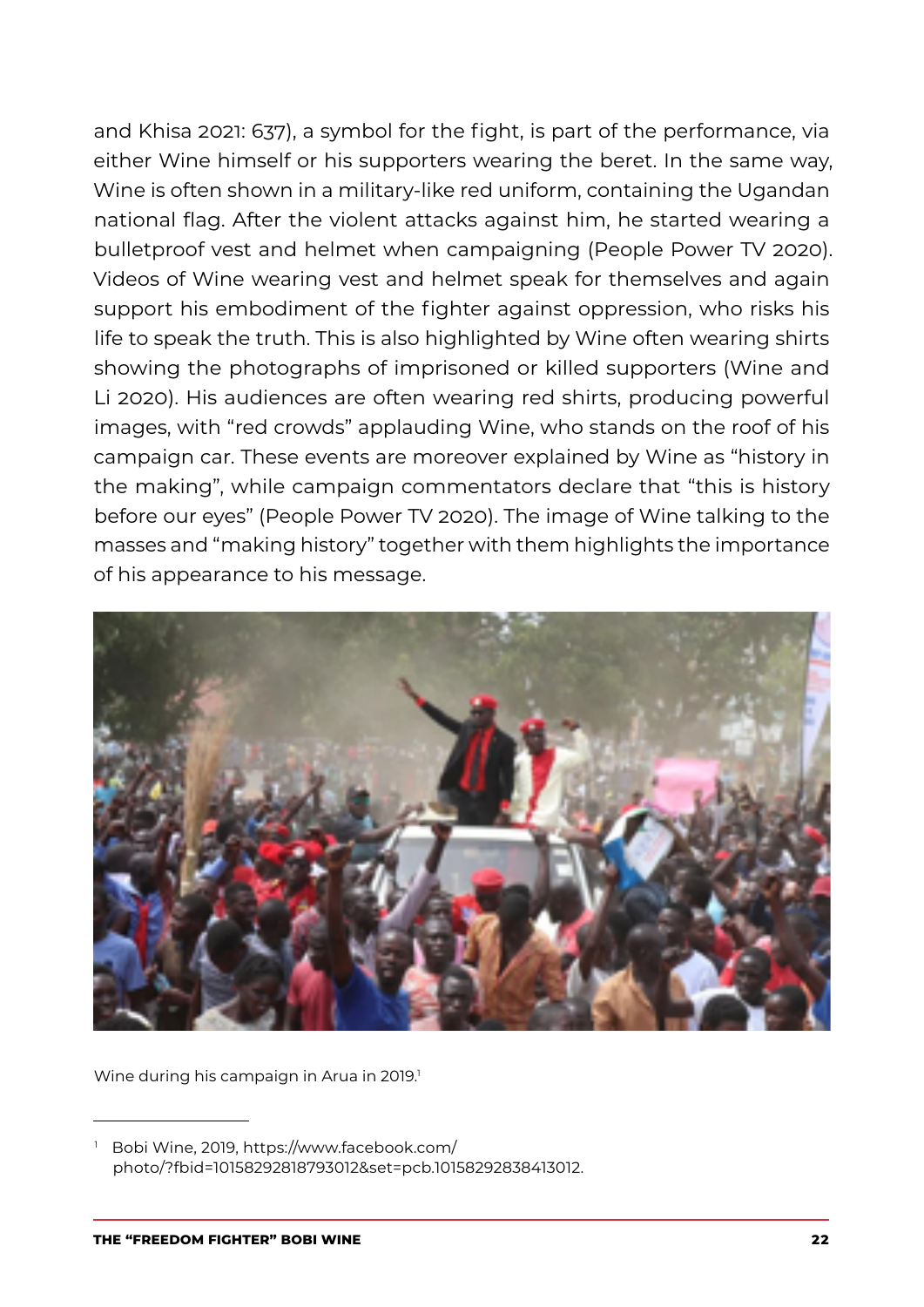His campaign song, "Freedom", is part of the performative repertoire. Like the song "Unbwogable" in Kenya (Nyairo and Ogude 2005), it exemplifies how popular culture is used as means to rally political support. During electoral campaigns, "Freedom" is sung by the masses and crowds who come to see Wine on his tour; the leader himself sings along with his audience. Further, the repeatedly mentions of "fight" or "mission" is symbolized by raising one or both fists in the air, which the leader performs in his music videos and when standing on top of his car as it passes his supporters (People Power TV 2020). Combined, these constantly reproduced symbols of the repertoire form part of Wine's populist performance.

The celebration of Wine as a freedom fighter is further connected to what Moffitt (2016: 42f.) terms "uncommon manners". These are specific to the political landscape and background of Uganda. For example, Wine frames himself as representing an atypical picture of what is common in Ugandan politics, by highlighting his youth in contrast to Museveni's. This is discussed more in detail below. Additionally, he presents himself as one of the few speaking out against Museveni, breaking the rule of "obeying" (NBS Television 2018). Wine also explicitly distances himself from the figure of "the politician" by taking up the role of "the Ghetto President", a representative of the poor, and telling his audience, "I come here as one of you" (People Power TV 2020; Wine 2018; Schneidermann 2020: 3). Distancing himself from other politicians in his "message to fellow Ugandans," Wine declares, "I am your comrade in the struggle for a free Uganda" (Wine 2018). Wine thereby performs a status of "being different" in order to also appeal to those who do not identify with current politics. Going back in history, this image of the new, young leader, differentiating himself from incumbent politicians, was taken up by Museveni. On Twitter, he is quoted from 1989, stating: "I'm a freedom fighter. I'd feel insulted if you called me a politician. I want to finish rebuilding the army, police and the judiciary and leave the country with a new generation" (Daily Monitor 2021). Wine's performance of being a new and uncommon leader, therefore, draws on earlier meanings of what is considered "special" in the political landscape, although these might not be "uncommon" in the true sense of the word. The "atypical" behaviour is contrasted with Museveni's long stay in power but strongly builds on established meanings of what an "unusual", fresh politician looks like. While Museveni's freedom-fighter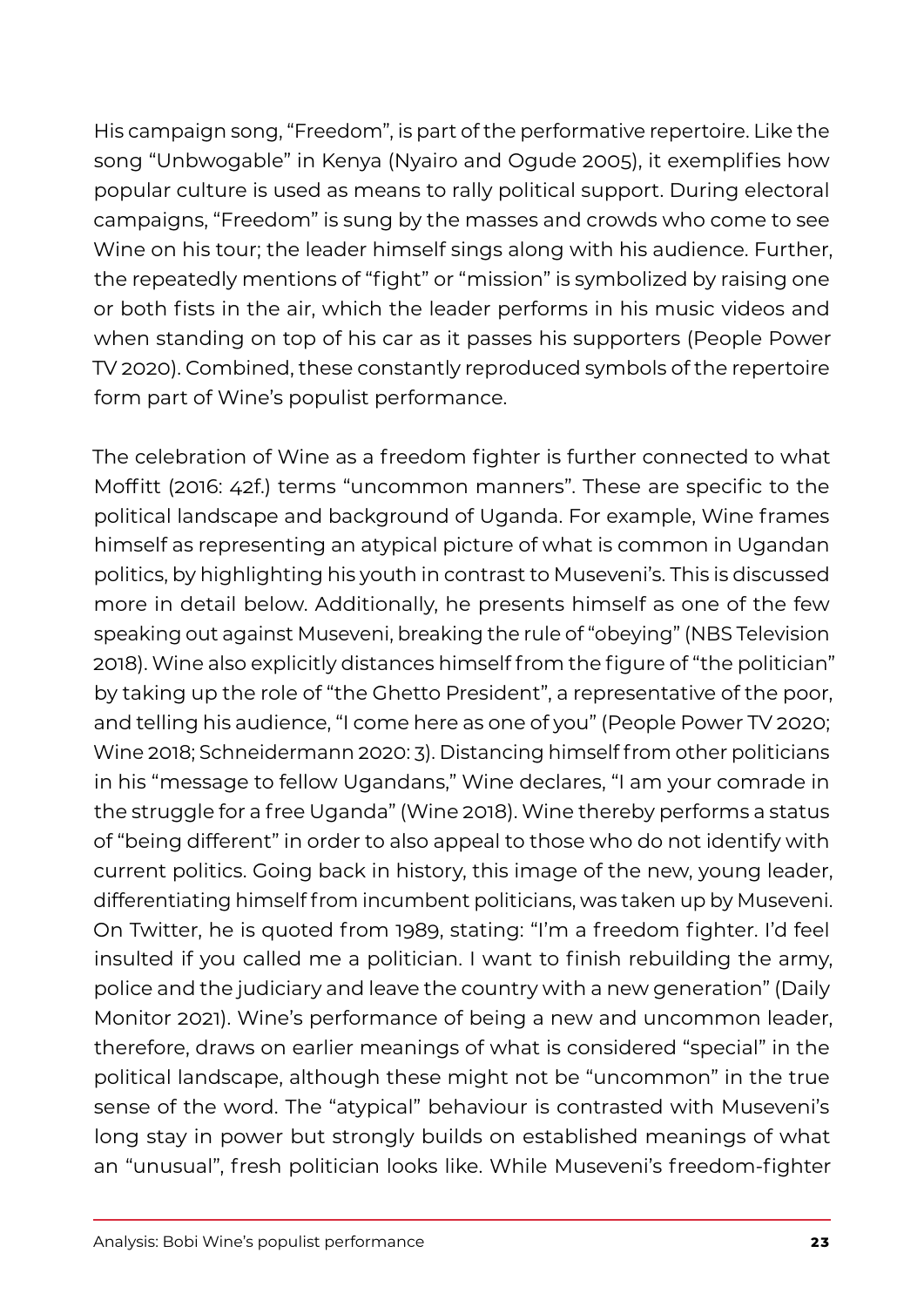<span id="page-23-0"></span>figure was related to the image of the war hero, Wine's fights against the overstaying regime, as a former "ghetto youth".

It becomes clear that the "performance repertoire" and "archive of experience" are essential for Wine's performance, as they allow him to pick up populist elements and symbols which already are significant in the Ugandan context. The same elements might not have the same influence for performing a political message in another country. This highlights the need for a contextualization of performative populism, as the symbols and elements which are chosen for the performance are tied to the background of the country or region and moreover change in their relevance over time.

#### **Uniting the people of Uganda**

The second populist element which repeatedly came up in the video material was the performance as the leader who unites a divided country. Therefore, Wine is presented as a leader who in contrast to the incumbent president represents "the people" and cares for their needs and wishes. While current politicians are characterized in Wine's music videos as corrupt and not caring for "the people's" needs (Wine and Li 2018), the musician explains himself as representative of the Ugandan people. For example, the video to the song "Uganda Zukuka" ("Uganda, wake up") shows a politician who prefers to watch children's cartoons instead of news about protests, while Wine sings that "our leaders don't seem to care for the next generation" (Wine and Li 2018). This narrative follows a "the people" versus "elite" divide which is typical for a "populist toolbox" (Moffitt 2016, 41) but has some particularity in the Ugandan or generally African context. Considering the variety of ethnic groups in most African countries, defining who is part of "the unitary 'the people'" gets more complex (Mutsvairo and Salgado 2021: 342). However, for Wine this provides the basis for performing the image of a leader who in contrast to the current regime strives to "reunite" Uganda as one people.

Therefore, the idea of "the people" and Wine as their representative is articulated based on a kind of "inclusive nationalism". This becomes clear in Wine's music videos, showing "ordinary" citizens with different professions, such as nurses, taxi drivers, and farmers, all fighting together for the same mission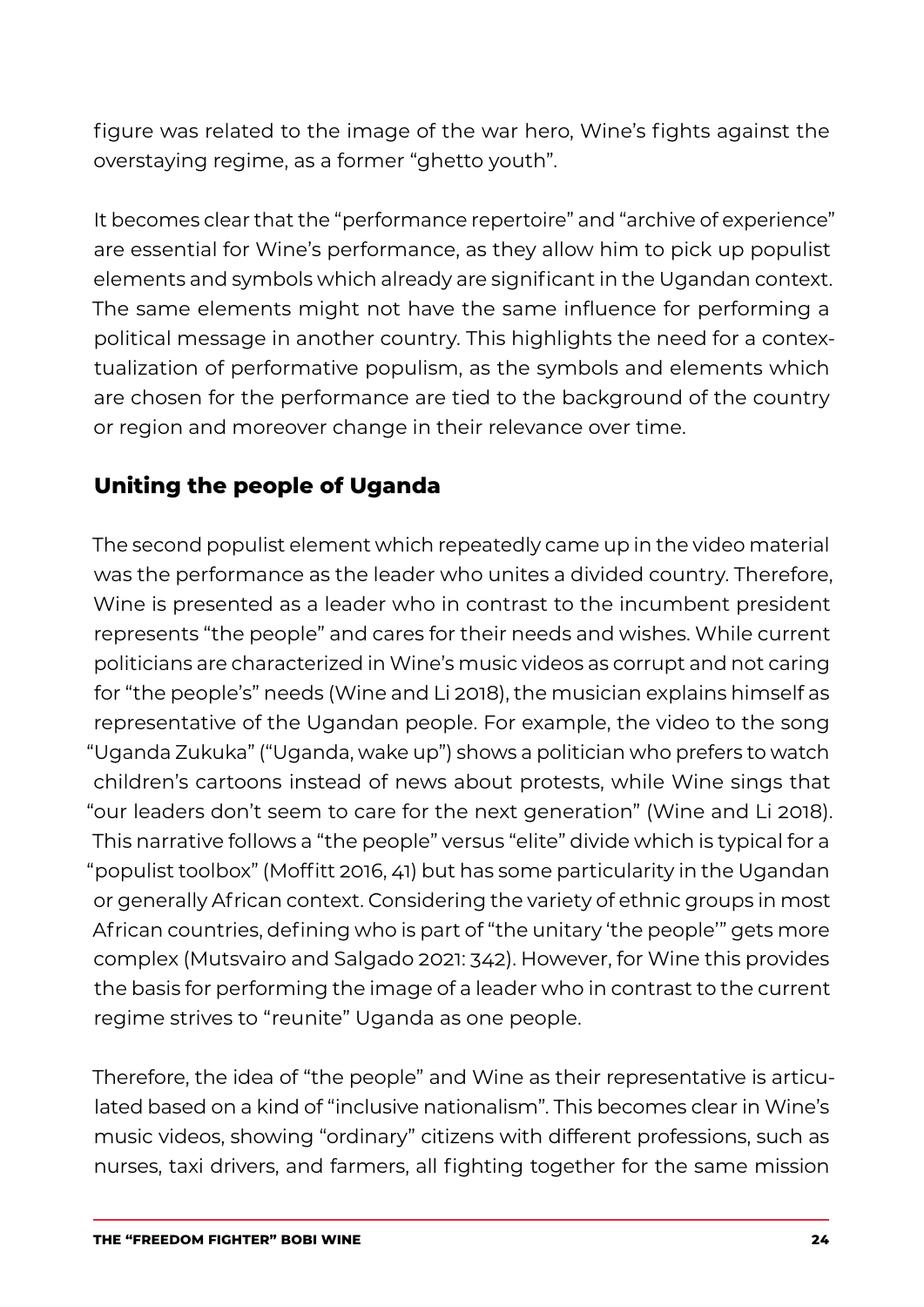(Wine et al. 2018). During his campaigns, Wine continuously denounces problems of tribalism, religious conflicts, and age and class divides, which according to him are promoted by the government (People Power TV 2020). In his campaign song, Wine's approach of uniting Ugandans is enforced by stating: "no matter your age and no matter your sex, no matter your religion, no matter your tribe, whether educated or uneducated" (Wine 2017). Wine makes his idea of inclusion part of his performance and, despite the state-driven violence against his movement, even explains to the security forces that he is not fighting against but for them (Wine 2019a; NTV Uganda 2020). By dedicating a song to Uganda's police forces, singing "the oppression I am facing is the same oppression you are facing", the message of inclusion is underlined.

In addition to the videos and lyrics, Wine himself presents examples of a "lived inclusiveness" in daily life. An example of this is the live stream during his house arrest, where he composes a multilingual song together with his friends, all coming from different social and ethnic backgrounds, and singing to the police and military that they are fighting for them too (Wine 2019b). In the live stream Wine explains that through looking into the eyes of police officers, even in situations of violence, moments of connection might be created where the two opponents start seeing themselves in one another (Anonymous 2019: 3).



Scene from the music video of "Tuliyambala Engule", showing amongst others a doctor, taxi driver, nurse, and farmer dancing together while Wine sings: "As Ugandans, we are brothers and sisters" (Wine et al. 2019).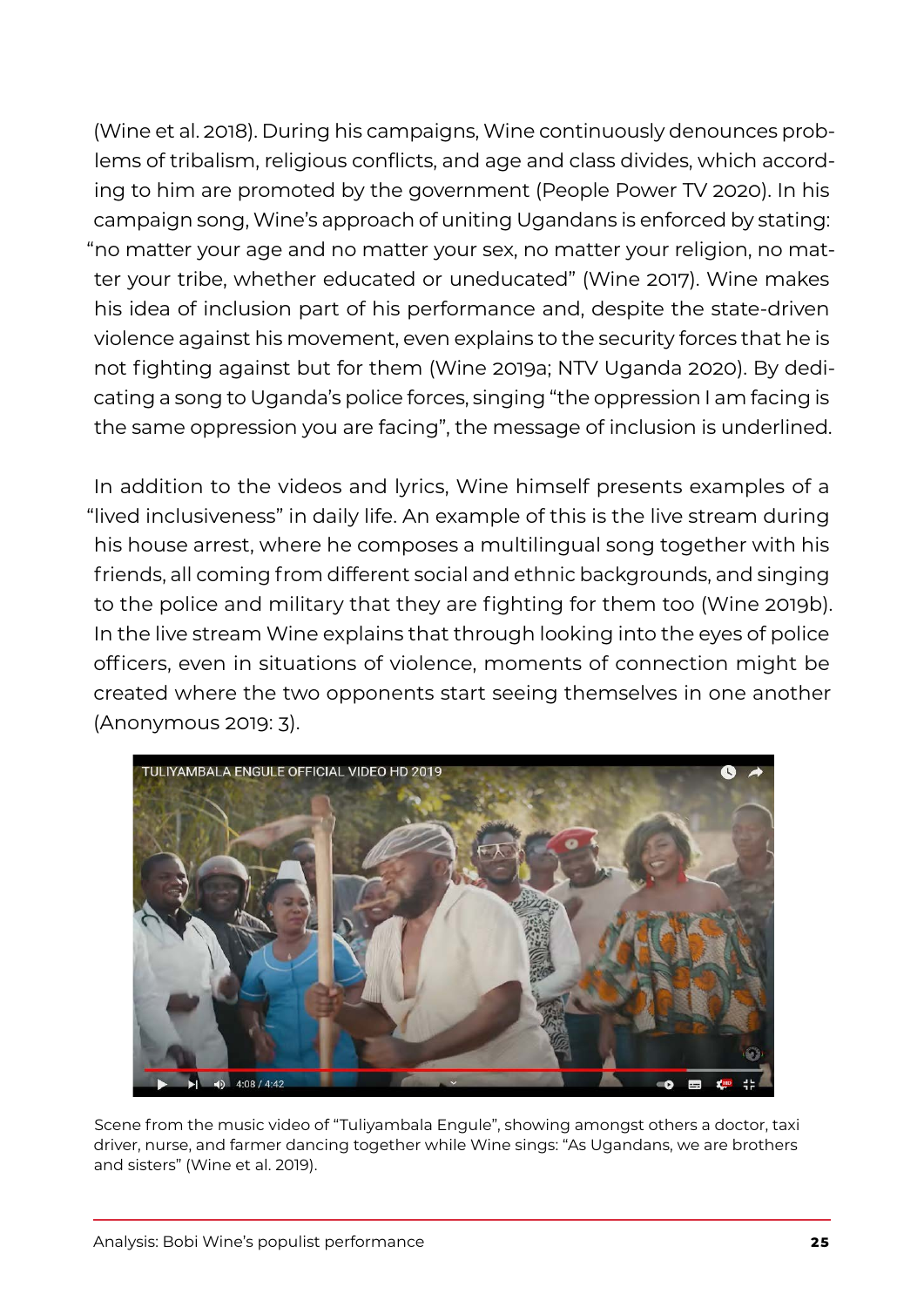<span id="page-25-0"></span>Furthermore, the promotion of peace and unity plays a role in this narrative, which Wine already included in his older songs. In the lyrics of "Obululu" and "Dembe", he calls for peace and unity amongst Ugandans and refers to the violent outbreaks during the 2007 Kenyan elections as a result of the lack of social unity (Wine 2016; Schneidermann 2020). The reference to the neighbouring country shows that these and similar calls for peace have a wider meaning in Uganda and beyond.2 While it was indeed Museveni who highlighted his role as "the guerrilla leader who brought peace and stability to the country" (Schneidermann 2020: 97), Wine appropriates this image and instead declares the government as the ones disturbing that peace by dividing Ugandans according to "age, tribe and religion" (People Power TV 2020). By performing inclusiveness and the aim to unite "the people", Wine's performance builds on existing peace narratives and symbolisms of Ugandan history and politics.

#### **The generational divide**

The vision of a united Uganda is, however, enforced through a generational divide between old politicians in power and a young generation aspiring to take over. The third element which builds the overall performance is the framing of "the people" represented by a youthful leader against old leaders staying in power too long. Here again, Wine performs his youthfulness as an "uncommon" characteristic in contrast to the old political elite, which follows the differentiation strategy typical for the more recent forms of African populism (Mutsvairo and Salgado 2021: 341).

Wine marks this divide by stating in one of his songs that "we are the grandchildren of the independence generation" and "the grandparents of the future generations" (Wine and Li 2018). In the same song, he claims: "we are the youngest population in the world … the leaders of the future" (ibid.). In another music video, Wine addresses Museveni as "Mzee", a word in Luganda for respectfully addressing an old man and sings that he "beg[s] his fellow

 $2\;$  In Kenya, the constant calls for peace and unity to prevent violence and dissent led to the term "peaceocracy", discussed for example by: Lynch 2019; Maweu 2017; Cheeseman, Maweu, and Ouma 2019.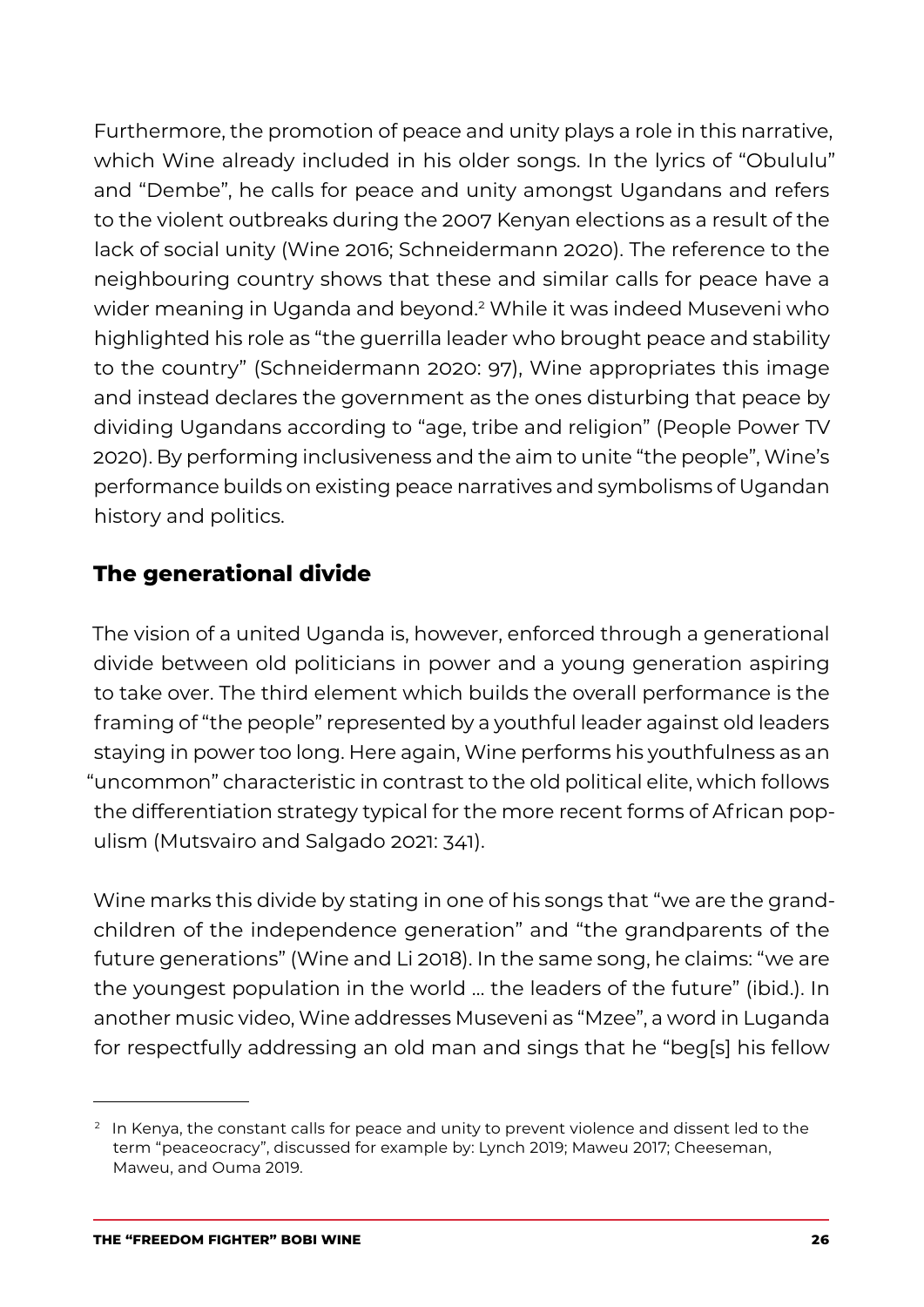<span id="page-26-0"></span>elders to talk to him" (Wine 2017). Visually underlining this generational divide, the video shows images of Museveni from 1986, next to a photograph of him taken in 2017, highlighting the long duration of staying in power. The criticism of Museveni overstaying in his position is a constant topic in Wine's speeches and music videos (Wine 2017; People Power TV 2020; Wine 2021b).

In contrast to that, Wine presents his youthfulness by performing a physically fit and strong leader. In his campaign videos, Wine is shown doing intensive boxing training at home, before leaving for the campaign trail (People Power TV 2020). At the yearly organized boxing day, the leader highlights his boxing skills and the importance of being physically fit (NBS Television 2018). Similarly, the music video of his song "Freedom" starts with Wine doing push-ups in a prison cell (Wine 2017). In the electoral events, the age difference between Wine and Museveni is continuously commented on, for example, when one of Wine's team members states that Museveni knows "he is facing a young man who is physically fit" (People Power TV 2020). More than criticizing Museveni verbally, the examples demonstrate the performed role of the young dynamic leader, in contrast to the old dictator.

The analysis of the videos shows how populist elements associated with culturally specific meanings are used strategically through performative means. Beyond the proposal of a certain economic programme or discursive critique, Wine's political message is performed, by taking up elements of popular culture and using the visual appearance and behaviour of a leader. Populism becomes therefore apparent as a strategy of performance, which relies on elements that are tied to Uganda's particular historical, political and cultural background. Performing populism further requires a range of performative skills. These are discussed in the next section.

#### **Performance skills: creating a stage and generating moods**

The performance of Wine is based on the ability to, sometimes spontaneously, create various stages and switch between modes of performance. By considering the different modes and settings of performance, it becomes clear how Wine changes between "theatre" scenes and "individual performance", and how both public and private spaces become stages to perform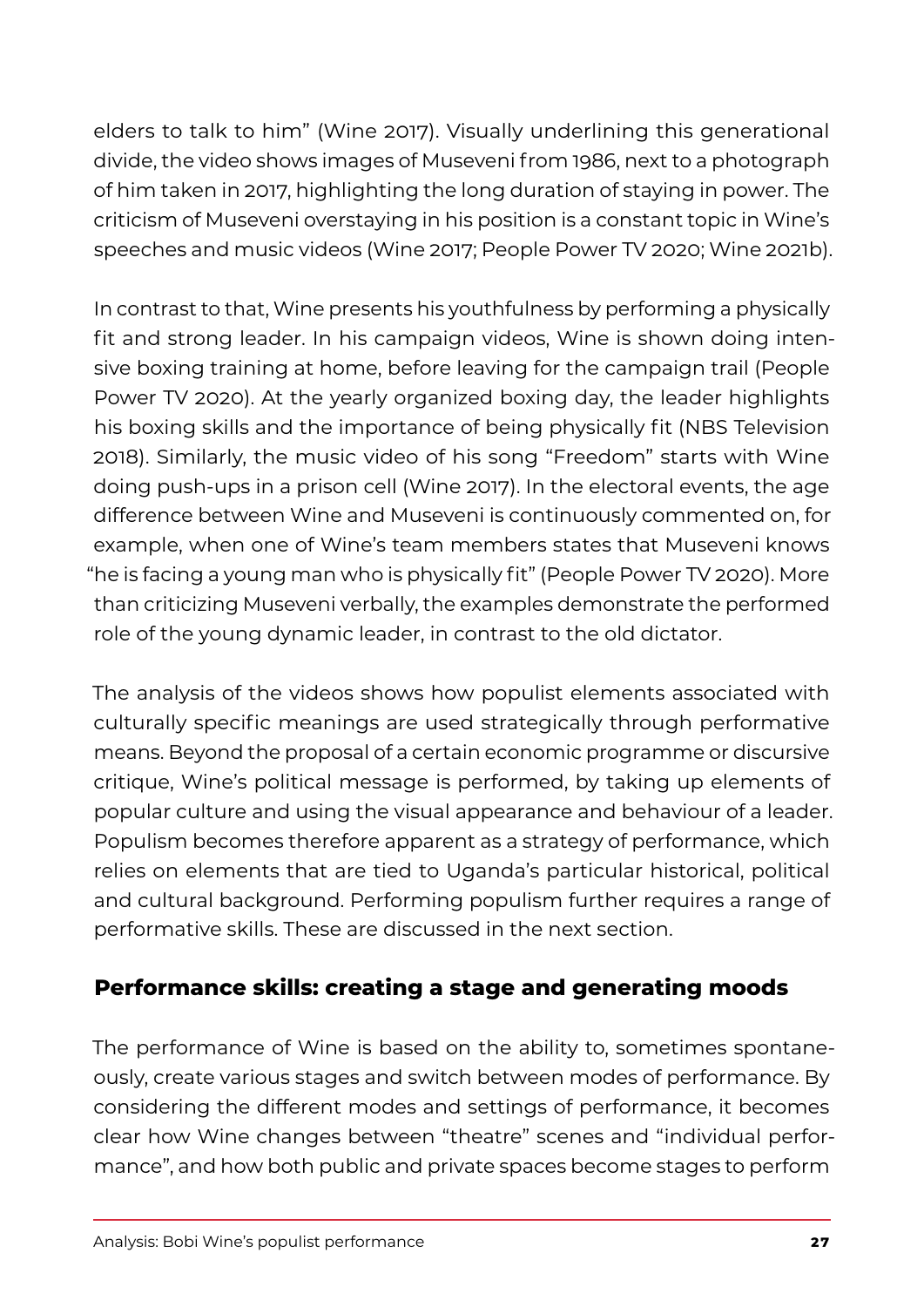his message and generate moods. Therefore, it is not only planned events or shows which are performed, but the performance of the freedom fighter takes place in private spheres spontaneously and is dependent on engaging people's emotions.

In a video reporting the ban of Wine's planned "Boxing Day" event, Wine spontaneously produces a symbolic image when positioning himself in front of two water cannons, opening his arms in a gesture of questioning (NBS Television 2018). Changing from a planned show to a spontaneous "individual performance", he includes the ban of his event in his performance and transforms the public space into a stage. The anti-violence message, already discussed above, is therefore picked up instantly and through the use of social media turned into a theatre scene of Wine as the freedom fighter against the suppressive government. When performing in front of campaign crowds, Wine switches spontaneously from giving a political interview to singing one of his songs (Spark TV 2017). He dances for the spectators, and when the crowd asks him to sing, he gives an acapella concert (People Power TV 2020). This further reveals the crucial role of social media as a stage, providing the possibility to record and stream spontaneous reactions.



Wine standing in front of two water cannons after his "Boxing Day" event was banned by the government (Africa Times 2018).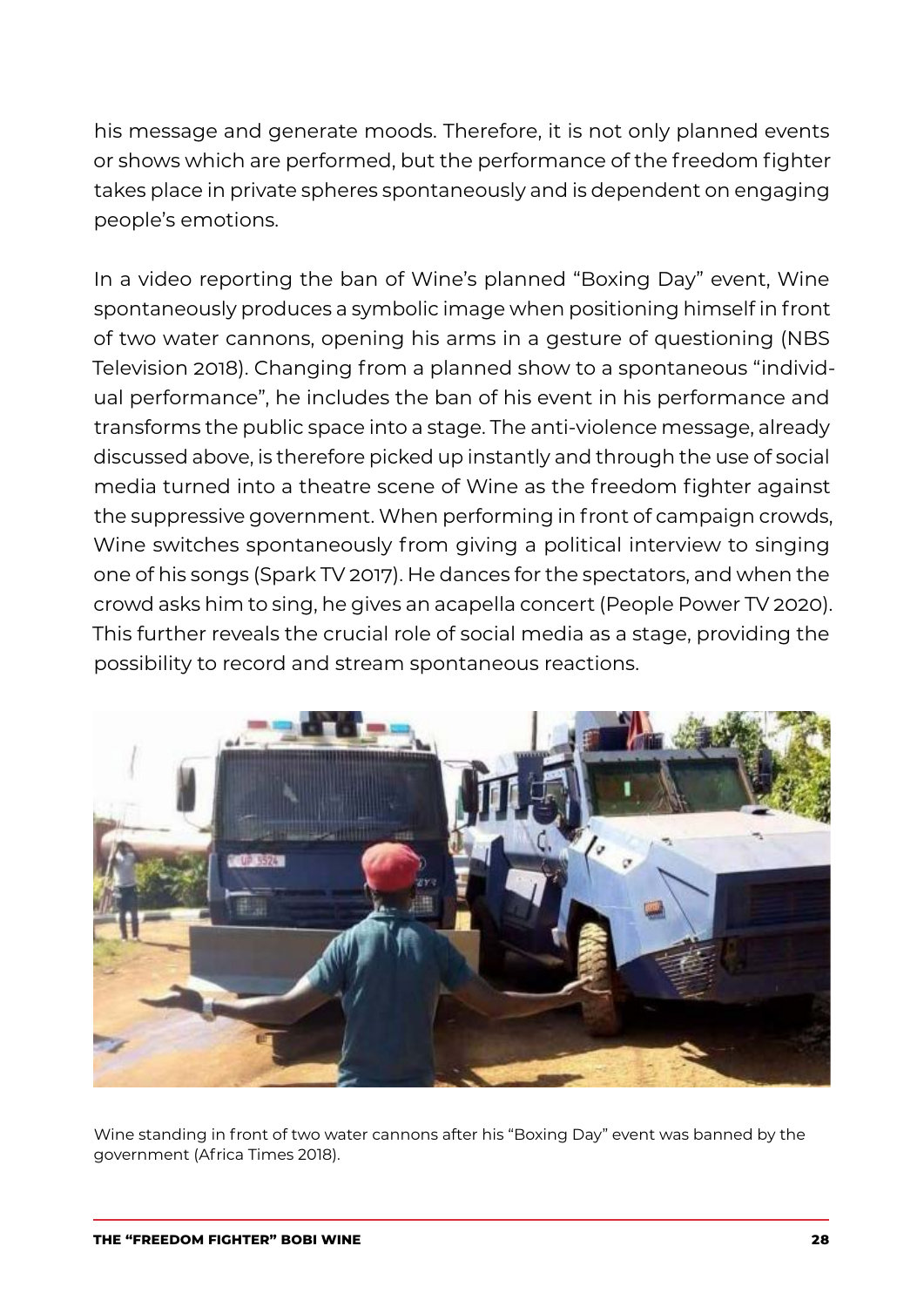The overall performance of Wine is to a large extent dependent on his ability to "engage emotions" and "generate moods" (Hansen 2004: 23; Glaser and Strauss 1967: 3). Therefore, Wine transforms different spaces into a stage by performing. However, this takes place not only spontaneously but also through planned performative events, presented through a "theatre mode of performance", such as the appearance of Wine during his campaigns standing on top of a car and being celebrated by a mass of people dressed in red and shouting the singer's first name "Bobi" (People Power TV 2020). Therefore, the campaigns, concerts, and live streams combine elements of political speech with singing and dancing performances. At times, his home also serves as a stage for his communication with the audience (People Power TV 2020; Wine 2019b). In the "Freedom Show", staged on a boat on Lake Victoria, a calm and peaceful atmosphere is evoked with Wine and his friends singing together "as artists" for freedom (Wine and Li 2020). Combining the planned "theatre mode" and "individual performance" in the public space, the body itself of the leader is transformed into a symbol for his political message. The video material presents Wine often simply standing, with the gesture of his fist in the air, without moving or saying a word. The leader's body alone is already performing, representing symbolically the content of Wine's message and the "freedom fighter" (People Power TV 2020).

The use of different modes of performance makes clear how performing a political message is not only done through the use of context-specific populist elements but moreover is based on the ability to produce symbols and images that engage emotions and create stages in public and private spheres. The analysis furthermore illustrates the relevance of music videos, theatrical scenes, dress, certain phrases and styles and the overall performance as a symbolic figure for the political campaign.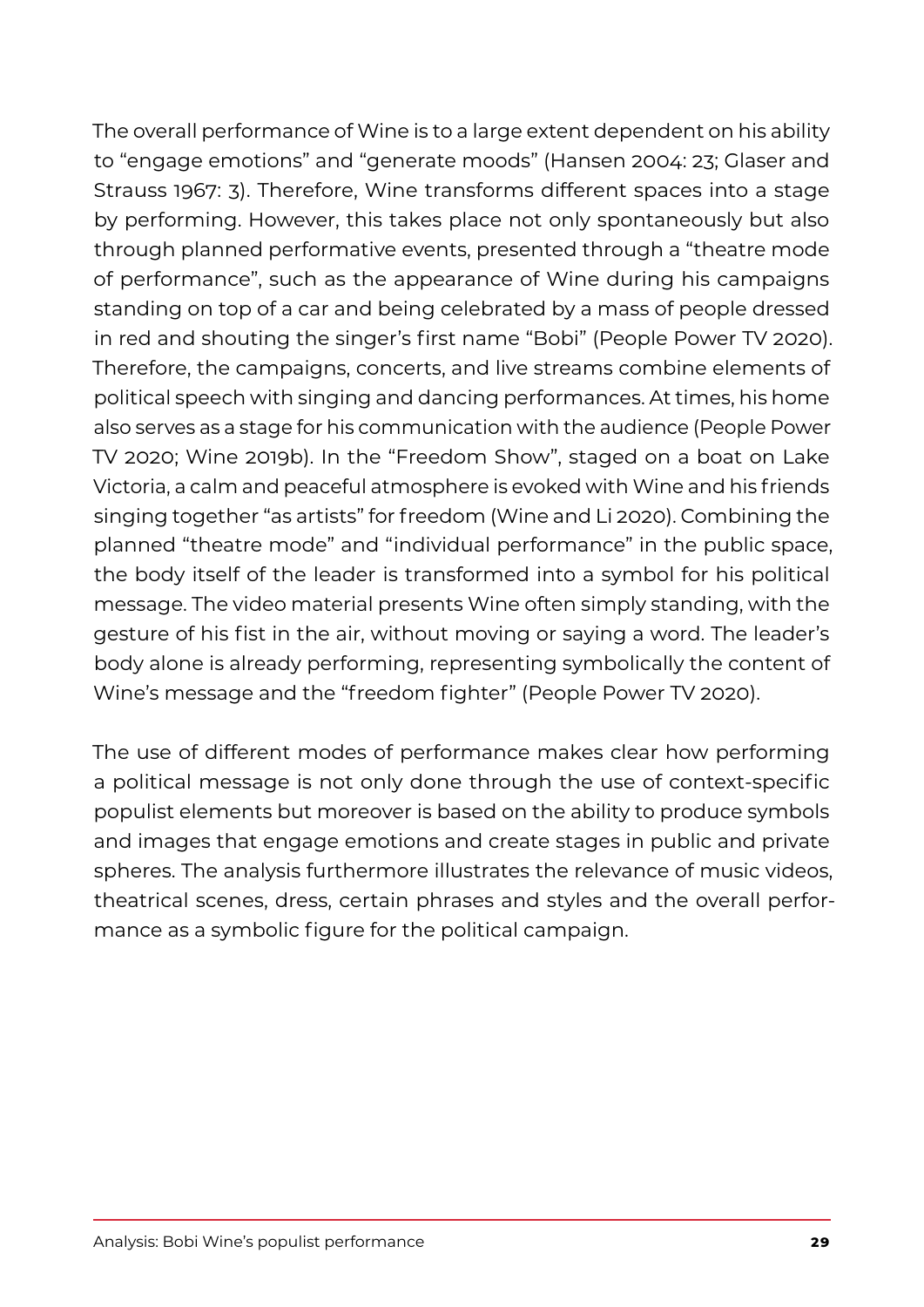### <span id="page-29-0"></span>**Conclusion**

It has been shown that populism in the case of Wine in Uganda is manifested through performance, based on the use of popular culture and populist elements related to the country's history. By using key aspects of performance as an analytical lens, four recurring populist elements were extracted from videos of electoral campaigns, speeches, and shows as well as music videos. Thus Wine performs the figure of the "freedom fighter" against the oppressive regime, taking up a meaningful symbol for Uganda's history and challenging Museveni's image as a former "bush fighter". Secondly, Wine takes up existing narratives of peace and unity and is presented as the new leader who aims to "reunite" Ugandans as one people, reconciling ethnic and religious cleavages and promoting an inclusive nationalism. This goes along with the third element, performing the young leader who is a fresh force in politics and challenges the old elite, which is overstaying in power. Lastly, the overall performance of these populist images is based on Wine's skills in generating the moods of people through creating stages also spontaneously in private or public spheres. The populist performance thereby relies on symbols and elements which have a meaning in Uganda's culture, history and social context, and moreover uses popular culture, entertainment, music and dressing styles to rally political support. The songs, music videos and shows, therefore, make use of performance tools, such as "archives of experiences" and "repertoires", certain behaviours, and styles and the creation of stages through the modes of "individual performance" and "theatre".

Based on the example of Wine's performance strategy, the article argues for the fruitfulness of a conceptualization of populism as performance in the context of African politics. Using populist performance as an analytical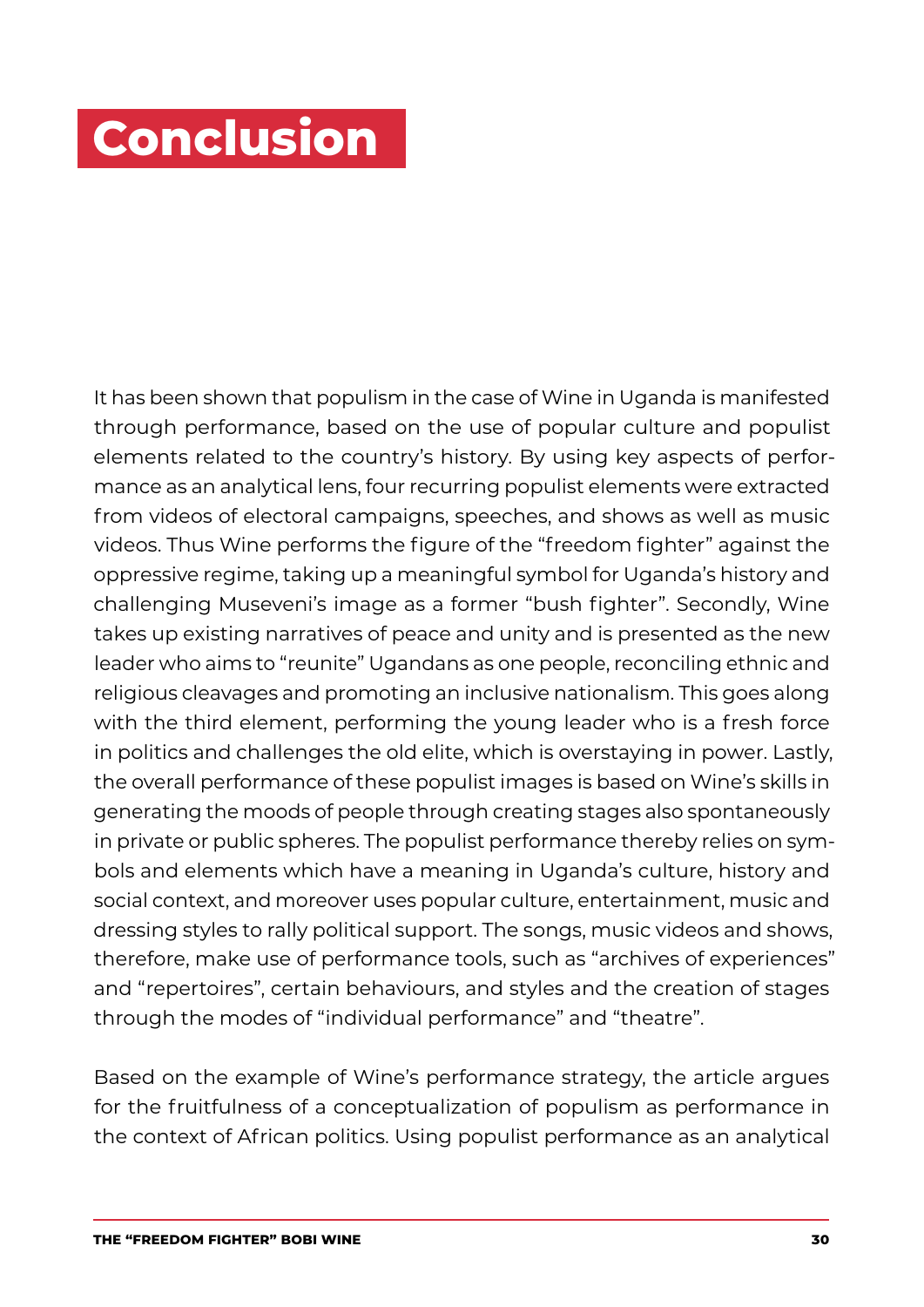lens, however, requires a contextualization to identify the role of the specific elements which are used for the performance strategy and understand their relation to the dynamics on the ground. Moreover, Wine's use of performance through music, symbols and entertainment must be understood as something embedded in Ugandan politics and African politics more generally. Apart from the role popular culture and music play for African politics, Wine's family background in the music industry and formal politics, as well as general trends in Ugandan opposition politics, might have influenced the use of performance as a political strategy. Wine's populist performance hence presents an example of a "new form" of African populism, which is linked to the idea of "movements" and political protest from below (Mutsvairo and Salgado 2021).

A contextualized concept of populism as performance allows us to go beyond defining the "typical" characteristics of the populist toolbox or universal elements of political performance and instead consider the meaning of populist elements in relation to their background and why they are strategically taken up. Moreover, the case of Uganda has shown that based on the overlaps between the music industry and politics, populism plays out as performance. This might be similar in other African countries, with similar political dynamics. Hence populism in an African context might differ from other forms of populism in Europe or America and must be regarded against its history. More generally, this conceptualization brings not only the political strategy to the fore but further refrains from assigning populism to a certain normative or political classification. In this way, understandings of populism as necessarily undemocratic or exclusive might be questioned.

Certainly, more aspects that shape Wine's political approach could be examined. In this regard, the analysis is limited, as it did not consider "the audience" and supporters, through examining, for example, social media comments. This could lead to further insights for a definition of "performative populism" and the role people's engagement with the content plays for the performance. Research in this direction could furthermore examine the broader meaning of populist performance for political systems in African countries.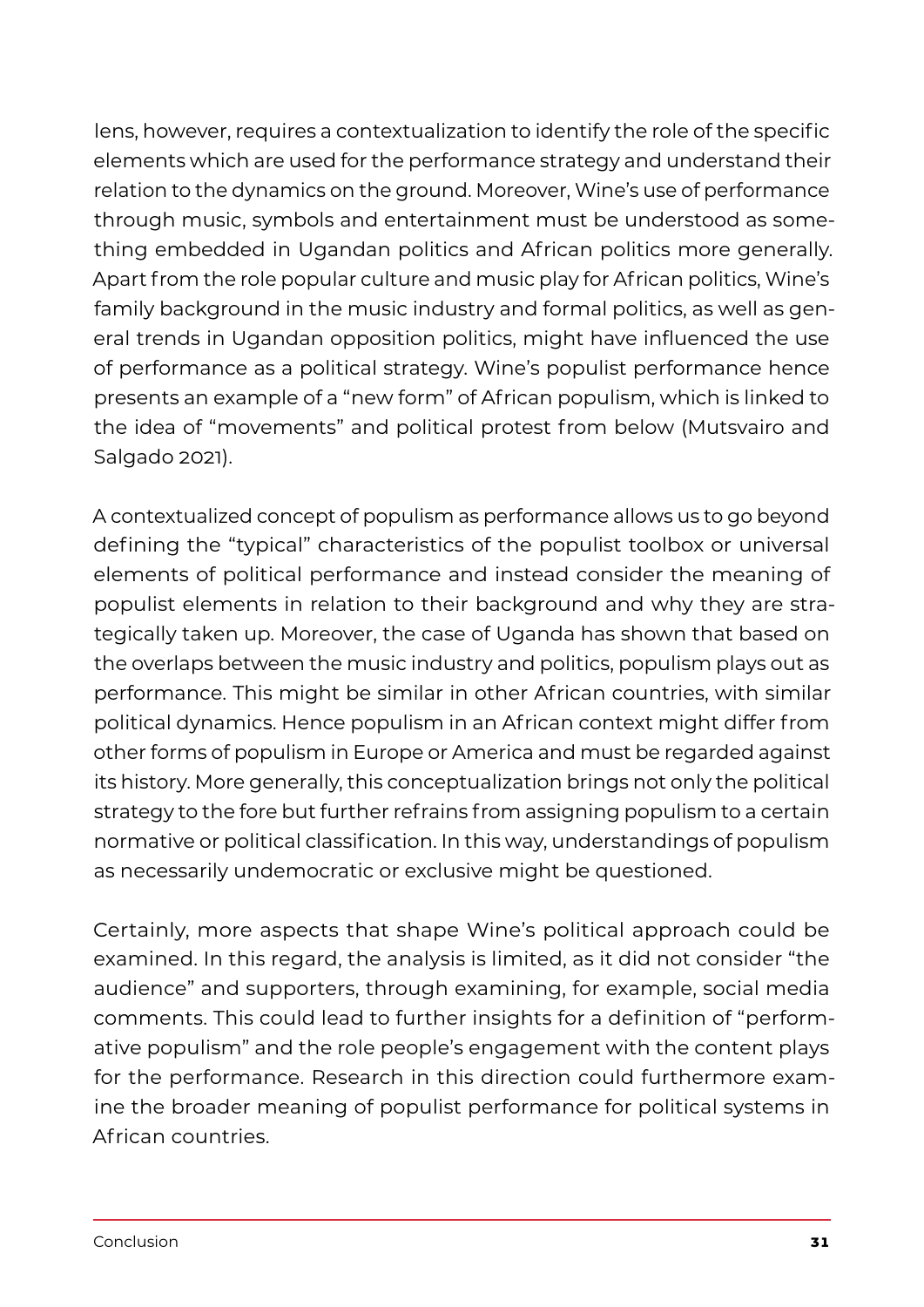### <span id="page-31-0"></span>**References**

- Abrahamsen, Rita and Gerald Bareebe. 2021. "Uganda's Fraudulent Election." *Journal of Democracy* 32(2), 90–104. doi:10.1353/ jod.2021.0021.
- Africa Times. 2018. Ugandan forces shut down Bobi Wine's Boxing Day concert, [https://africatimes.com/2018/12/27/ugan](https://africatimes.com/2018/12/27/ugandan-forces-shut-down-bobi-wines-boxing-day-concert/)[dan-forces-shut-down-bobi-wines-box](https://africatimes.com/2018/12/27/ugandan-forces-shut-down-bobi-wines-boxing-day-concert/)[ing-day-concert/](https://africatimes.com/2018/12/27/ugandan-forces-shut-down-bobi-wines-boxing-day-concert/).
- Anonymous. 2018. "The Pop Star Risking Death to Bring Change." *The Atlantic*, 21 September, sec. Global. [https://www.theatlantic.](https://www.theatlantic.com/international/archive/2018/09/bobi-wine-uganda/570907/) [com/international/archive/2018/09/](https://www.theatlantic.com/international/archive/2018/09/bobi-wine-uganda/570907/) [bobi-wine-uganda/570907/](https://www.theatlantic.com/international/archive/2018/09/bobi-wine-uganda/570907/).
- Anonymous. 2019. "Singing Truth to Power." *Africa Is a Country*, 5 August. [https://africasacountry.com/2019/05/](https://africasacountry.com/2019/05/singing-truth-to-power) [singing-truth-to-power.](https://africasacountry.com/2019/05/singing-truth-to-power)
- Apollo, Silas. 2021. "Some Countries Have Voted for Change out of Excitement – Museveni." *Daily Monitor*, 7 January. [https://www.monitor.co.ug/uganda/news/](https://www.monitor.co.ug/uganda/news/national/some-countries-have-voted-for-change-out-of-excitement-museveni--3250376) [national/some-countries-have-voted](https://www.monitor.co.ug/uganda/news/national/some-countries-have-voted-for-change-out-of-excitement-museveni--3250376)[for-change-out-of-excitement-musev](https://www.monitor.co.ug/uganda/news/national/some-countries-have-voted-for-change-out-of-excitement-museveni--3250376)[eni--3250376.](https://www.monitor.co.ug/uganda/news/national/some-countries-have-voted-for-change-out-of-excitement-museveni--3250376)
- Askew, Kelly M. 2002. *Performing the Nation: Swahili Music and Cultural Politics in Tanzania*. Vol. 2. Chicago: University of Chicago Press.
- Baldwin-Philippi, Jessica. 2019. "The Technological Performance of Populism." *New Media & Society* 21(2). SAGE Publications: 376–397. doi:10.1177/1461444818797591.

Burke, Jason and Samuel Okiror. 2021. "Hundreds Detained without Trial in Uganda in New Wave of Repression." *The Guardian*, 6 June, sec. World news. [http://](http://www.theguardian.com/world/2021/jun/06/uganda-bobi-wine-yoweri-museveni-hundred-opposition-activist-detained-without-trial-new-wave-repression) [www.theguardian.com/world/2021/jun/06/](http://www.theguardian.com/world/2021/jun/06/uganda-bobi-wine-yoweri-museveni-hundred-opposition-activist-detained-without-trial-new-wave-repression) [uganda-bobi-wine-yoweri-museveni-hun](http://www.theguardian.com/world/2021/jun/06/uganda-bobi-wine-yoweri-museveni-hundred-opposition-activist-detained-without-trial-new-wave-repression)[dred-opposition-activist-detained-with](http://www.theguardian.com/world/2021/jun/06/uganda-bobi-wine-yoweri-museveni-hundred-opposition-activist-detained-without-trial-new-wave-repression)[out-trial-new-wave-repression](http://www.theguardian.com/world/2021/jun/06/uganda-bobi-wine-yoweri-museveni-hundred-opposition-activist-detained-without-trial-new-wave-repression).

- Busari, Stephanie and Emanuella Grinberg. 2018. "Ugandan Pop Star-Turned-MP Gives Detailed Account of Alleged Torture." *CNN*, 4 September. [https://www.cnn.com/2018/09/03/africa/](https://www.cnn.com/2018/09/03/africa/uganda-bobi-wine-statement/index.html) [uganda-bobi-wine-statement/index.html.](https://www.cnn.com/2018/09/03/africa/uganda-bobi-wine-statement/index.html)
- Cheeseman, Nic, Jacinta Maweu, and Seth Ouma. 2019. "Peace, But at What Cost? Media Coverage of Elections and Conflict in Kenya." In *Media, Communication and the Struggle for Democratic Change: Case Studies on Contested Transitions*. Edited by Katrin Voltmer, Christian Christensen, Irene Neverla, Nicole Stremlau, Barbara Thomass, Nebojša Vladisavljević, and Herman Wasserman, 83–105. Cham: Springer International Publishing. doi:10.1007/978-3-030-16748-6\_4.
- Daily Monitor. 2021. "Museveni: I'm a freedom fighter." *Twitter*. [https://twitter.com/DailyMonitor/](https://twitter.com/DailyMonitor/status/1448726754865070088) [status/1448726754865070088.](https://twitter.com/DailyMonitor/status/1448726754865070088)
- Englert, Birgit. 2008a. "Popular Music and Politics in Africa – Some Introductory Reflections." *Stichproben. Wiener Zeitschrift Für Kritische Afrikastudien* 8(14), 1–15.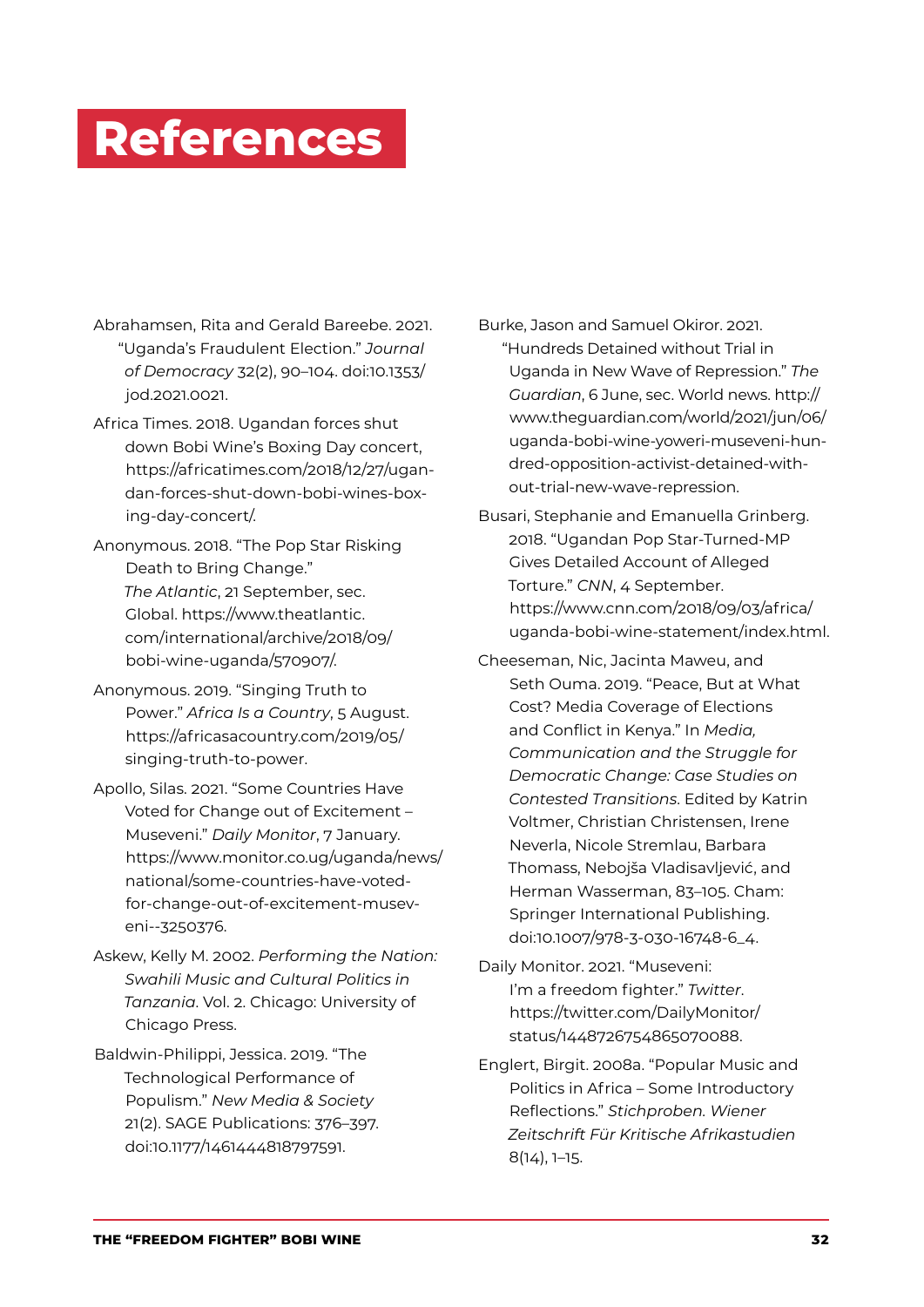Englert, Birgit. 2008b. "Ambiguous Relationships: Youth, Popular Music and Politics in Contemporary Tanzania." *Stichproben. Wiener Zeitschrift Für Kritische Afrikastudien* 8(14), 71–96.

- Glaser, Barney G. and Anselm L. Strauss. 1967. *The Discovery of Grounded Theory: Strategies for Qualitative Research*. 5 [2006]. New Brunswick: Aldine Transaction.
- Hansen, Thomas Blom. 2004. "Politics as Permanent Performance: The Production of Political Authority in the Locality." In *The Politics of Cultural Mobilization in India*, edited by John Zavos, Andrew Wyatt, and Vernon Hewitt, 19–36. Oxford: Oxford University Press.
- Hilsum, Lindsey. 2021. "'Agent of Foreign Interests': Museveni Lashes out at Uganda Election Rival." *The Guardian*, 11 January, sec. Global development. [http://](http://www.theguardian.com/global-development/2021/jan/11/yoweri-museveni-bobi-wine-uganda-election) [www.theguardian.com/global-develop](http://www.theguardian.com/global-development/2021/jan/11/yoweri-museveni-bobi-wine-uganda-election)[ment/2021/jan/11/yoweri-museveni-bo](http://www.theguardian.com/global-development/2021/jan/11/yoweri-museveni-bobi-wine-uganda-election)[bi-wine-uganda-election](http://www.theguardian.com/global-development/2021/jan/11/yoweri-museveni-bobi-wine-uganda-election).
- Jennings, Lewis. 2019. "Playing out Injustice: Ugandan Songwriter and Politician Bobi Wine Talks about How His Lyrics Have Inspired Young People to Stand up against Injustice and How the Government Has Tried to Silence Him." *Index on Censorship* 48(2). SAGE Publications Ltd: 77–77. doi:10.1177/0306422019858299.
- Kahyana, Danson Sylvester. 2021. "Re-Imagining Bobi Wine: Student Electoral Politics as Popular Performance Space." *English in Africa* 47(3), 81–98. doi:10.4314/eia.v47i3.5s.
- Khisa, Moses. 2021. "Museveni's Rhetorical Belief in Democracy and the 2021 Elections in Uganda." *CODESRIA Bulletin Online*, no. 3 (January), 1–5.
- Kiruga, Morris. 2021. "Uganda's Museveni Ramps up Repression on Bobi Wine & Others." *The Africa Report*, January.

[https://www.theafricareport.com/57411/](https://www.theafricareport.com/57411/ugandas-museveni-ramps-up-the-repression-on-bobi-wine-and-other-presidential-contenders/) [ugandas-museveni-ramps-up-the-re](https://www.theafricareport.com/57411/ugandas-museveni-ramps-up-the-repression-on-bobi-wine-and-other-presidential-contenders/)[pression-on-bobi-wine-and-other-presi](https://www.theafricareport.com/57411/ugandas-museveni-ramps-up-the-repression-on-bobi-wine-and-other-presidential-contenders/)[dential-contenders/.](https://www.theafricareport.com/57411/ugandas-museveni-ramps-up-the-repression-on-bobi-wine-and-other-presidential-contenders/)

- Kiwuwa, David E. 2019. "Examining the Rise of Popular Protests: The People Power Movement in Uganda." *Brown J. World Aff.* 26(1). HeinOnline: 21.
- Künzler and Reuster-Jahn. 2012. "'Mr. President': Musical Open Letters as Political Commentary in Africa." *Africa Today* 59(1), 89. doi:10.2979/ africatoday.59.1.89.

Lynch, Gabrielle. 2019. "The Rise of 'Peaceocracy' in Africa." In *Oxford Research Encyclopedia of Politics*. Edited by Gabrielle Lynch. Oxford: Oxford University Press. doi:10.1093/ acrefore/9780190228637.013.740.

- Maweu, Jacinta. 2017. "'Peace Propaganda'? The Application of Chomsky's Propaganda Model to the Daily Nation's Coverage of the 2013 Kenyan Elections." *Communicatio* 43(April), 168–186. doi:10.10 80/02500167.2017.1319873.
- Mazzarella, William. 2019. "The Anthropology of Populism: Beyond the Liberal Settlement." *Annual Review of Anthropology* 48(1), 45–60. doi:10.1146/ annurev-anthro-102218-011412.
- Melber, Henning. 2018. "Populism in Southern Africa under Liberation Movements as Governments." *Review of African Political Economy* 45(158), 678–686. doi:10.1080/03 056244.2018.1500360.
- Melchiorre, Luke. 2021. "The Generational Populism of Bobi Wine." *Review of African Political Economy Online*. [https://roape.net/2021/02/12/](https://roape.net/2021/02/12/the-generational-populism-of-bobi-wine/) [the-generational-populism-of-bobi-wine/.](https://roape.net/2021/02/12/the-generational-populism-of-bobi-wine/)
- Moffitt, Benjamin. 2016. *The Global Rise of Populism: Performance, Political Style, and Representation*. Stanford, California: Stanford University Press.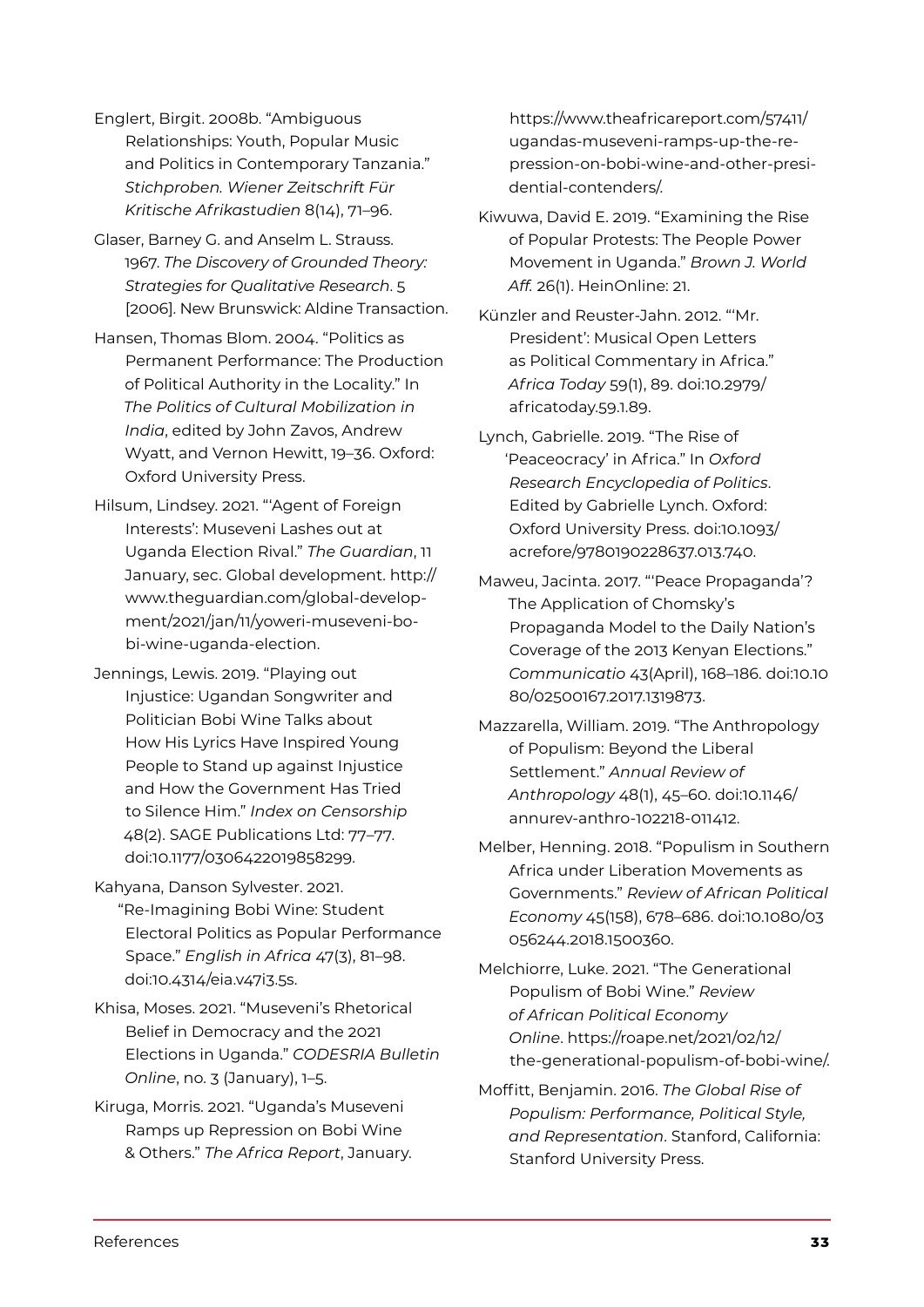- Mudde, Cas. 2004. "The Populist Zeitgeist." *Government and Opposition* 39(4), 541– 563. doi:10.1111/j.1477-7053.2004.00135.x.
- Mutsvairo, Bruce, and Susana Salgado. 2021. "Populism in Africa: Personalistic Leaders and the Illusion of Representation." In *The Routledge Companion to Media Disinformation and Populism*. Edited by Howard Tumber and Silvio Waisbord, 335–344. Abingdon; New York: Routledge.
- Muzee, Hannah and Andrew Osehi Enaifoghe. 2020. "Social Media and Elections in Uganda: The Case of Bobi Wine and the Arua Primary Elections." In *Social Media and Elections in Africa. Theoretical Perspectives and Election Campaigns*. Edited by Martin N. Ndlela and Mano Winston, 195–213. 1. Cham: Springer.
- Nyairo, Joyce and James Ogude. 2005. "Popular Music, Popular Politics: Unbwogable and the Idioms of Freedom in Kenyan Popular Music." *African Affairs* 104(415) [Royal African Society, Oxford University Press], 225–249.
- Nyangoma, Brenda. 2018. "Bobi Wine's Brother Fred Nyanzi Writes Stringing Letter to President Museveni." *The Ugandan*, 27 August, sec. NEWS. [https://](https://theugandan.com/2018/08/3467/) [theugandan.com/2018/08/3467/.](https://theugandan.com/2018/08/3467/)
- Nyombi, Thembo. 2019. "'Tuliyambala Engule' Frenzy and How It Defines Our Political Opposition." *New Vision*, 14 January. [https://www.newvision.co.ug/](https://www.newvision.co.ug/articledetails/1492565) [articledetails/1492565.](https://www.newvision.co.ug/articledetails/1492565)
- Olewe, Dickens. 2018. "Bobi Wine: The Pop Star Seeking 'People Power.'" *BBC News*, 6 September, sec. Africa. [https://www.bbc.](https://www.bbc.com/news/world-africa-45195664) [com/news/world-africa-45195664.](https://www.bbc.com/news/world-africa-45195664)
- Pappas, Takis S. 2016. "Modern Populism: Research Advances, Conceptual and Methodological Pitfalls, and the Minimal Definition." In *Oxford Research Encyclopedia of Politics*. Oxford: Oxford University Press. doi:10.1093/

acrefore/9780190228637.013.17.

- Resnick, Danielle. 2015. "Varieties of African Populism in Comparative Perspective." In *The Promise and Perils of Populism*. Edited by Carlos de la Torre, 317–348. Global Perspectives. Lexington, KY: University Press of Kentucky. [http://www.](http://www.jstor.org/stable/j.ctt12880g5.14) [jstor.org/stable/j.ctt12880g5.14.](http://www.jstor.org/stable/j.ctt12880g5.14)
- Resnick, Danielle. 2017. "Populism in Africa." In *The Oxford Handbook of Populism*. Edited by Cristóbal Rovira Kaltwasser, Paul A. Taggart, Paulina Ochoa Espejo, and Pierre Ostiguy, 101–120. Oxford: Oxford University Press.
- Reuster-Jahn, Uta. 2008. "Bongo Flava and the Electoral Campaign 2005 in Tanzania." *Stichproben. Wiener Zeitschrift Für Kritische Afrikastudien* 8(14), 41–69.
- Schneidermann, Nanna. 2020. "Ugandan Music Stars between Political Agency, Patronage, and Market Relations: Cultural Brokerage in Times of Elections." *Nordic Journal of African Studies* 29(4), 19–19.
- Strauss, Julia and Donal B O'Brien. 2007. *Staging Politics: Power and Performance in Asia and Africa*. London; New York: IB Tauris.
- Van Sterkenburg, Jacco, Annelies Knoppers, and Sonja De Leeuw. 2010. "Race, Ethnicity, and Content Analysis of the Sports Media: A Critical Reflection." *Media, Culture & Society* 32(5), 819–839. doi:10.1177/0163443710373955.
- White, Bob W. 2008. *Rumba Rules*. Durham; London: Duke University Press.
- Wilkins, Sam, Richard Vokes and Moses Khisa. 2021. "Briefing: Contextualizing the Bobi Wine Factor in Uganda's 2021 Elections." *African Affairs* 120(481), 629–643. doi:10.1093/afraf/adab024.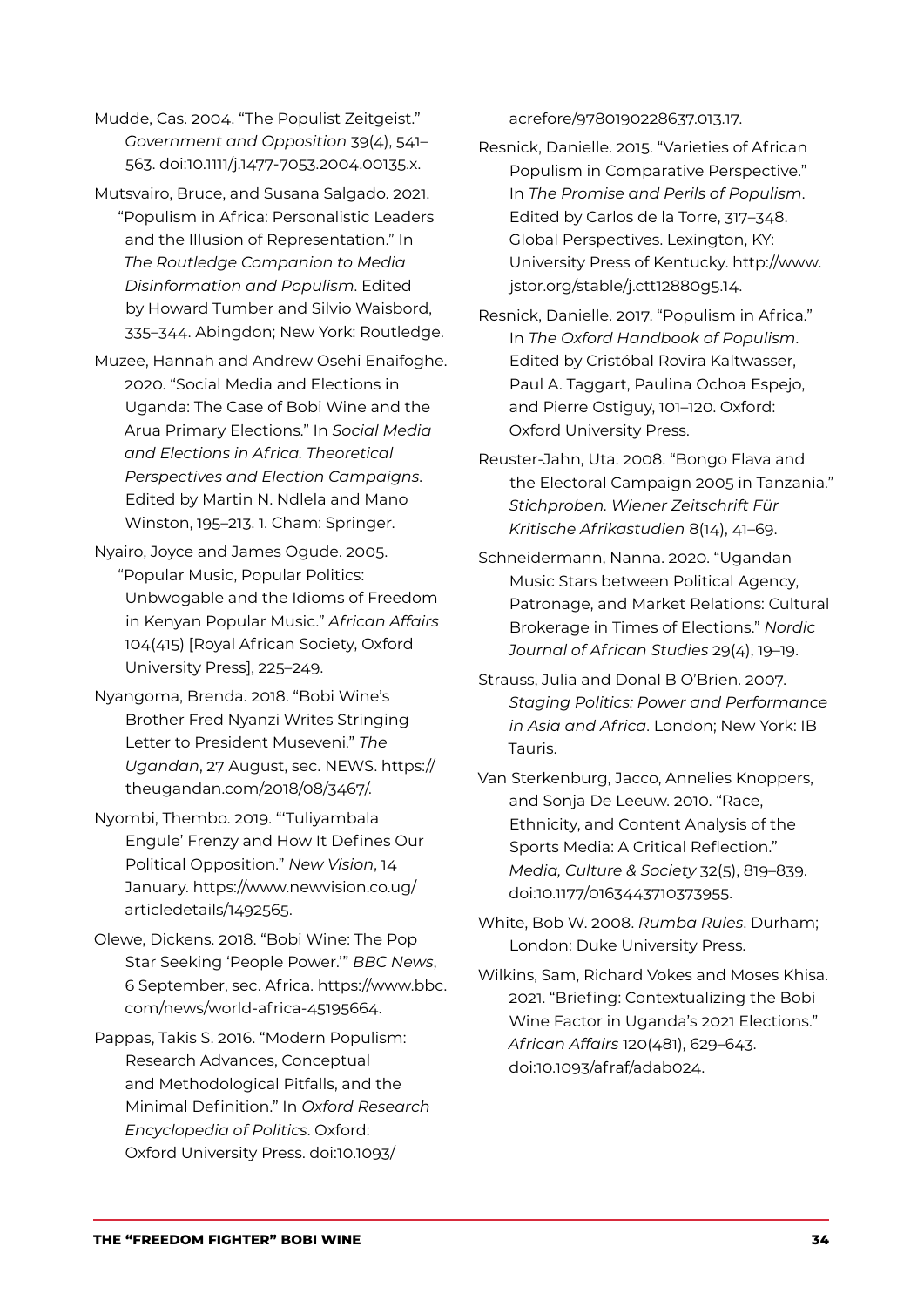#### **List of Video Material**

- BBC News Africa. 2019. "On the Road with Bobi Wine, Uganda's 'Ghetto President.'" YouTube. [https://www.youtube.com/](https://www.youtube.com/watch?v=53TNM3nE3FA) [watch?v=53TNM3nE3FA](https://www.youtube.com/watch?v=53TNM3nE3FA).
- NBS Television. 2018. "Police Cancels Bobi Wine's Boxing Day Concert, Media Report." Facebook. [https://www.facebook.](https://www.facebook.com/watch/?v=555552254909187) [com/watch/?v=555552254909187.](https://www.facebook.com/watch/?v=555552254909187)
- NTV Uganda. 2019. "Police Blocks Bobi Wine's Kyarenga Concert Again." YouTube. [https://www.youtube.com/](https://www.youtube.com/watch?v=wIWxcmC8VqI&t=77s) [watch?v=wIWxcmC8VqI&t=77s.](https://www.youtube.com/watch?v=wIWxcmC8VqI&t=77s)
- ———. 2020. "Presidential Campaigns: Police Fire Teargas to Disperse Bobi Wine Supporters in Mbale." YouTube. [https://](https://www.youtube.com/watch?v=hzFSf8PtEis) [www.youtube.com/watch?v=hzFSf8PtEis.](https://www.youtube.com/watch?v=hzFSf8PtEis)
- People Power Movement. 2020. "Bobi Wine Live Online Concert: Christmas Live Concert Full Video." YouTube. [https://www.](https://www.youtube.com/watch?v=-iy- %0924CWkrI&ab_channel=PEOPLEPOWERMOVEMENT) [youtube.com/watch?v=-iy- 24CWkrI&ab\\_](https://www.youtube.com/watch?v=-iy- %0924CWkrI&ab_channel=PEOPLEPOWERMOVEMENT) [channel=PEOPLEPOWERMOVEMENT](https://www.youtube.com/watch?v=-iy- %0924CWkrI&ab_channel=PEOPLEPOWERMOVEMENT).
- People Power TV. 2020. "Bobi Wine Campaign Trail 2020." YouTube. 11 December. [https://www.youtube.com/](https://www.youtube.com/playlist?list=PLQcutl1LEU9keOyqHJo5KLeitgs6Z_k_d) [playlist?list=PLQcutl1LEU9keOyqHJo5K-](https://www.youtube.com/playlist?list=PLQcutl1LEU9keOyqHJo5KLeitgs6Z_k_d)[Leitgs6Z\\_k\\_d](https://www.youtube.com/playlist?list=PLQcutl1LEU9keOyqHJo5KLeitgs6Z_k_d).
- Reuters, Staff. 2021. "Ugandan Presidential Challenger Bobi Wine Campaigns in a Flak Jacket." Reuters. 6 January. [https://](https://www.reuters.com/article/us-uganda-election-bobi-%09wine-idUSKBN29B10E) [www.reuters.com/article/us-uganda-elec](https://www.reuters.com/article/us-uganda-election-bobi-%09wine-idUSKBN29B10E)[tion-bobi-wine-idUSKBN29B10E.](https://www.reuters.com/article/us-uganda-election-bobi-%09wine-idUSKBN29B10E)
- Spark TV. 2017. "Live: Bobi Wine's Campaign Trail to Kiteezi." Facebook. Wine, Bobi. 2019a. "Afande." YouTube. [https://www.](https://www.youtube.com/watch?v=QlHluQFjCaM&ab_channel=BOBIWINE) [youtube.com/watch?v=QlHluQFjCaM&ab\\_](https://www.youtube.com/watch?v=QlHluQFjCaM&ab_channel=BOBIWINE) [channel=BOBIWINE.](https://www.youtube.com/watch?v=QlHluQFjCaM&ab_channel=BOBIWINE)
- ———. 2016. "Dembe." YouTube. [https://www.](https://www.youtube.com/watch?v=7J7b_a2EczE&ab_channel=BOBIWINE) [youtube.com/watch?v=7J7b\\_a2EczE&ab\\_](https://www.youtube.com/watch?v=7J7b_a2EczE&ab_channel=BOBIWINE) [channel=BOBIWINE.](https://www.youtube.com/watch?v=7J7b_a2EczE&ab_channel=BOBIWINE)
- ———. 2017. "Freedom." YouTube. [https://](https://www.youtube.com/watch?v=m0Ha1497VMA&ab_channel=GHETTOTV-UG) [www.youtube.com/watch?v=m-](https://www.youtube.com/watch?v=m0Ha1497VMA&ab_channel=GHETTOTV-UG)[0Ha1497VMA&ab\\_channel=GHETTOTV-UG.](https://www.youtube.com/watch?v=m0Ha1497VMA&ab_channel=GHETTOTV-UG)
- ———. 2020. "Live Stream: Electoral Campaign." Facebook. [https://www.face](https://www.facebook.com/watch/live/?v=699909123906286&ref=watch_permalink)[book.com/watch/live/?v=69990912390628](https://www.facebook.com/watch/live/?v=699909123906286&ref=watch_permalink) [6&ref=watch\\_permalink](https://www.facebook.com/watch/live/?v=699909123906286&ref=watch_permalink).
- ———. 2021a. "Live Stream: Our Campaigns in Western Uganda." Facebook. [https://www.](https://www.facebook.com/watch/live/?v=881972609009092&ref=watch_permalink) [facebook.com/watch/live/?v=8819726090](https://www.facebook.com/watch/live/?v=881972609009092&ref=watch_permalink) [09092&ref=watch\\_permalink.](https://www.facebook.com/watch/live/?v=881972609009092&ref=watch_permalink)
- ———. 2018. "My Message to Fellow Ugandans." YouTube. [https://www.youtube.com/](https://www.youtube.com/watch?v=OHsUurOUMY&t=23s&ab_channel=BOBIWIN%09E) [watch?v=OHsUurOUMY&t=23s&ab\\_chan](https://www.youtube.com/watch?v=OHsUurOUMY&t=23s&ab_channel=BOBIWIN%09E)[nel=BOBIWINE.](https://www.youtube.com/watch?v=OHsUurOUMY&t=23s&ab_channel=BOBIWIN%09E)
- ———. 2019c. "Osobola." YouTube. [https://](https://www.youtube.com/watch?v=Eq0Y7KcpseM&ab_channel=BOBIWINE) [www.youtube.com/watch?v=Eq0Y7K](https://www.youtube.com/watch?v=Eq0Y7KcpseM&ab_channel=BOBIWINE)[cpseM&ab\\_channel=BOBIWINE.](https://www.youtube.com/watch?v=Eq0Y7KcpseM&ab_channel=BOBIWINE)
- ———. 2019b. "This Is How My Evening Is Going under House Arrest." Facebook. [https://](https://www.facebook.com/www.bobiwine.ug/videos/1888426107928119) [www.facebook.com/www.bobiwine.ug/](https://www.facebook.com/www.bobiwine.ug/videos/1888426107928119) [videos/1888426107928119](https://www.facebook.com/www.bobiwine.ug/videos/1888426107928119).
- ———. 2015. "Time Bomb." YouTube. [https://](https://www.youtube.com/watch?v=9DjVCoSE_AU&ab_channel=BOBIWINEBOBI%09WINEBest%C3%A4tigt) [www.youtube.com/watch?v=9DjV-](https://www.youtube.com/watch?v=9DjVCoSE_AU&ab_channel=BOBIWINEBOBI%09WINEBest%C3%A4tigt)[CoSE\\_AU&ab\\_channel=BOBIWINEBOBI-](https://www.youtube.com/watch?v=9DjVCoSE_AU&ab_channel=BOBIWINEBOBI%09WINEBest%C3%A4tigt)[WINEBest%C3%A4tigt.](https://www.youtube.com/watch?v=9DjVCoSE_AU&ab_channel=BOBIWINEBOBI%09WINEBest%C3%A4tigt)
- ———. 2021b. "Tulonde." YouTube. [https://www.](https://www.youtube.com/watch?v=pWusJ4kFsn8&ab_channel=BOBIWINE) [youtube.com/watch?v=pWusJ4kFsn8&ab\\_](https://www.youtube.com/watch?v=pWusJ4kFsn8&ab_channel=BOBIWINE) [channel=BOBIWINE](https://www.youtube.com/watch?v=pWusJ4kFsn8&ab_channel=BOBIWINE).
- Wine, Bobi, and Buju Banton. 2020. "Ballot or Bullet." Youtube. [https://www.youtube.](https://www.youtube.com/watch?v=UECVZDihKww&ab_channel=BOBIWINE) [com/watch?v=UECVZDihKww&ab\\_chan](https://www.youtube.com/watch?v=UECVZDihKww&ab_channel=BOBIWINE)[nel=BOBIWINE.](https://www.youtube.com/watch?v=UECVZDihKww&ab_channel=BOBIWINE)
- Wine, Bobi, and Nubian Li. 2020. "Freedom Show." YouTube. [https://www.youtube.](https://www.youtube.com/watch?v=XilV1frNOgw&ab_channel=BOBIWINEBOBIW%09INEBest%C3%A4tigt) [com/watch?v=XilV1frNOgw&ab\\_channel=-](https://www.youtube.com/watch?v=XilV1frNOgw&ab_channel=BOBIWINEBOBIW%09INEBest%C3%A4tigt) [BOBIWINEBOBIWINEBest%C3%A4tigt.](https://www.youtube.com/watch?v=XilV1frNOgw&ab_channel=BOBIWINEBOBIW%09INEBest%C3%A4tigt)
- -. 2018. "Uganda Zukuka." YouTube. [https://www.youtube.com/watch?v=qwk](https://www.youtube.com/watch?v=qwksThBUV_Y&ab_channel=BOBIWINE)[sThBUV\\_Y&ab\\_channel=BOBIWINE](https://www.youtube.com/watch?v=qwksThBUV_Y&ab_channel=BOBIWINE).
- Wine, Bobi, Nubian Li, King Saha, Wilson Bugembe, Dr. Hilderman, Irene Namatovo, and Irene Ntale. 2019.
	- "Tuliyambala Engule." YouTube. [https://](https://www.youtube.com/watch?v=jJcqew3dQ9g&ab_channel=BOBIWINE) [www.youtube.com/watch?v=jJcqew3d-](https://www.youtube.com/watch?v=jJcqew3dQ9g&ab_channel=BOBIWINE)[Q9g&ab\\_channel=BOBIWINE.](https://www.youtube.com/watch?v=jJcqew3dQ9g&ab_channel=BOBIWINE)